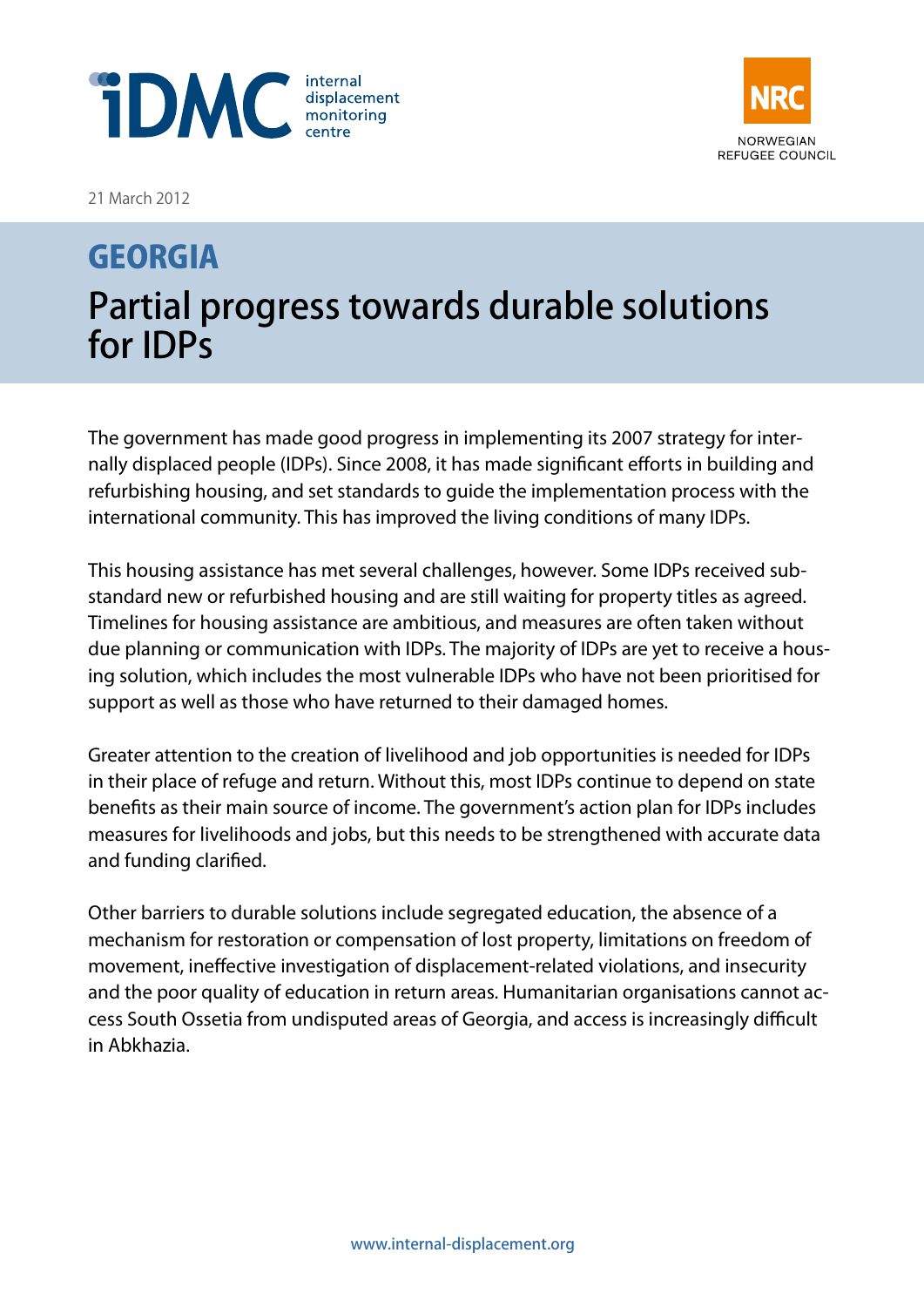### **Internal displacement in Georgia**



**Source:** Internal Displacement Monitoring Centre **More maps are available at** www.internal-displacement.org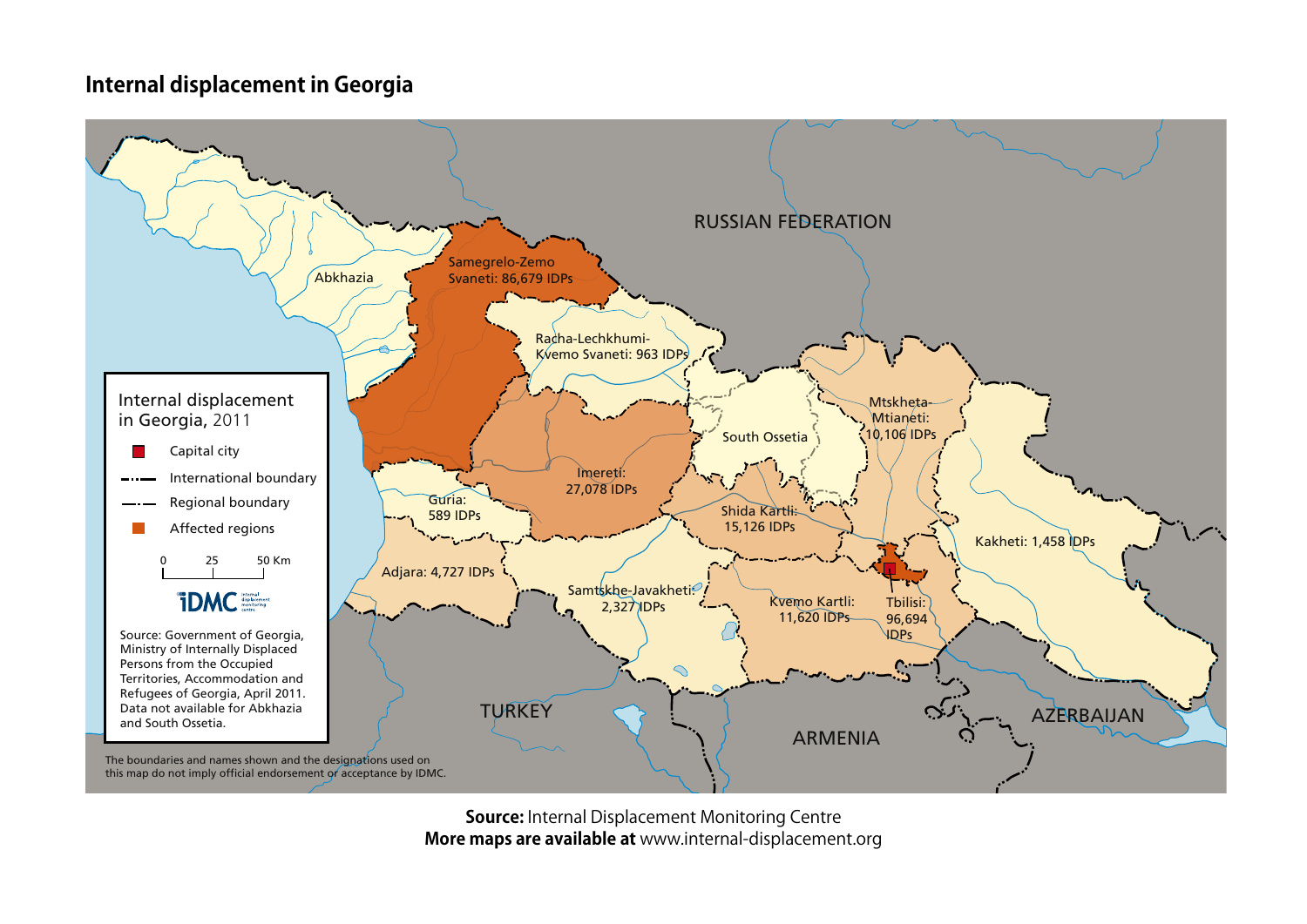### **Causes of displacement and estimated numbers of IDPs**

More than 370,000 people have been displaced by several waves of armed conflict in Georgia. Fighting erupted in the early 1990s, first in South Ossetia and then in Abkhazia. Both autonomous areas made increasingly vocal calls for secession from Georgia, which sought to preserve its territorial integrity. Ceasefire agreements were signed by 1994, and at that time both areas remained outside of the control of Georgia. Hostilities continued sporadically before armed conflict broke out again in 2008 between Georgia and the Russian Federation over South Ossetia. While the fighting quickly ended and negotiations continue, all of these armed conflicts remain unresolved and return of internally displaced people (IDPs) is largely blocked. Current conflict resolution efforts take place in the framework of the Geneva Discussions, and include Georgia, Russia, representatives of Abkhazia and South Ossetia, the United Nations, the European Union, and the Organization for Security and Cooperation in Europe (OSCE).

The Ministry of Internally Displaced Persons from the Occupied Territories, Refugees and Accommodation (the MRA) is the sole collector of national figures on IDPs. According to the government, some 256,000 people were still internally displaced in undisputed areas of Georgia in 2011: around 236,000 from the conflicts in the 1990s, 17,000 from the 2008 conflict and 3,000 who had been displaced more than once (GoG, 16 June 2011). About 40 per cent were living in the capital Tbilisi, 54 per cent were female, 25 per cent were children and 17 per cent were older people (GoG, 30 April 2011; UNHCR, 31 July 2011). Internally displaced parents may apply for IDP status for their children born in the place of refuge. As of the beginning of 2011, natural disasters such as floods, landslides and earthquakes had also displaced 116,000 people in Georgia (GoG, 18 January 2011). It was not clear whether any

displaced by natural disasters had also been displaced by conflict.

Figures on IDPs in South Ossetia and Abkhazia are more difficult to obtain. The UN Representative of the Secretary General on the human rights of IDPs reported that in South Ossetia there are up to 15,000 IDPs from the conflict in 2008 and 5,000 from the conflict in the 1990s (UNHCR, 31 July 2009; UN RSG, 14 January 2010). At least 5,700 had returned to their homes in South Ossetia following the conflict in the 1990s, and very few following the conflict in 2008 (UN, 30 November 2005; UN RSG, 14 January 2010). The number of IDPs in Abkhazia is unknown, and while there has been no official survey at least 45,000 IDPs have returned to Gali district (UNHCR, January 2010). This group is still included in the figures given by the MRA of IDPs in undisputed areas of Georgia, since their return was spontaneous, non-centralised and not part of an organised process.

# **Current political context**

The August 2008 conflict left the de facto authorities in South Ossetia and Abkhazia in complete control of these territories. Both regions are heavily supported by the Russian Federation, which recognised their calls for independence in 2008. It bolstered its military presence in both areas and is also currently securing their "borders" (RIA Novosti, 30 April 2009). The government of Georgia considers that South Ossetia and Abkhazia are territories of Georgia occupied by Russia.

With the departure of the United Nations Observer Mission in Georgia (UNOMIG) and the OSCE in mid-2009, the European Union Monitoring Mission is now the sole international observer body in Georgia. However, Russia and the authorities in control of South Ossetia and Abkhazia have not granted it access to South Ossetia or Abkhazia despite the demands of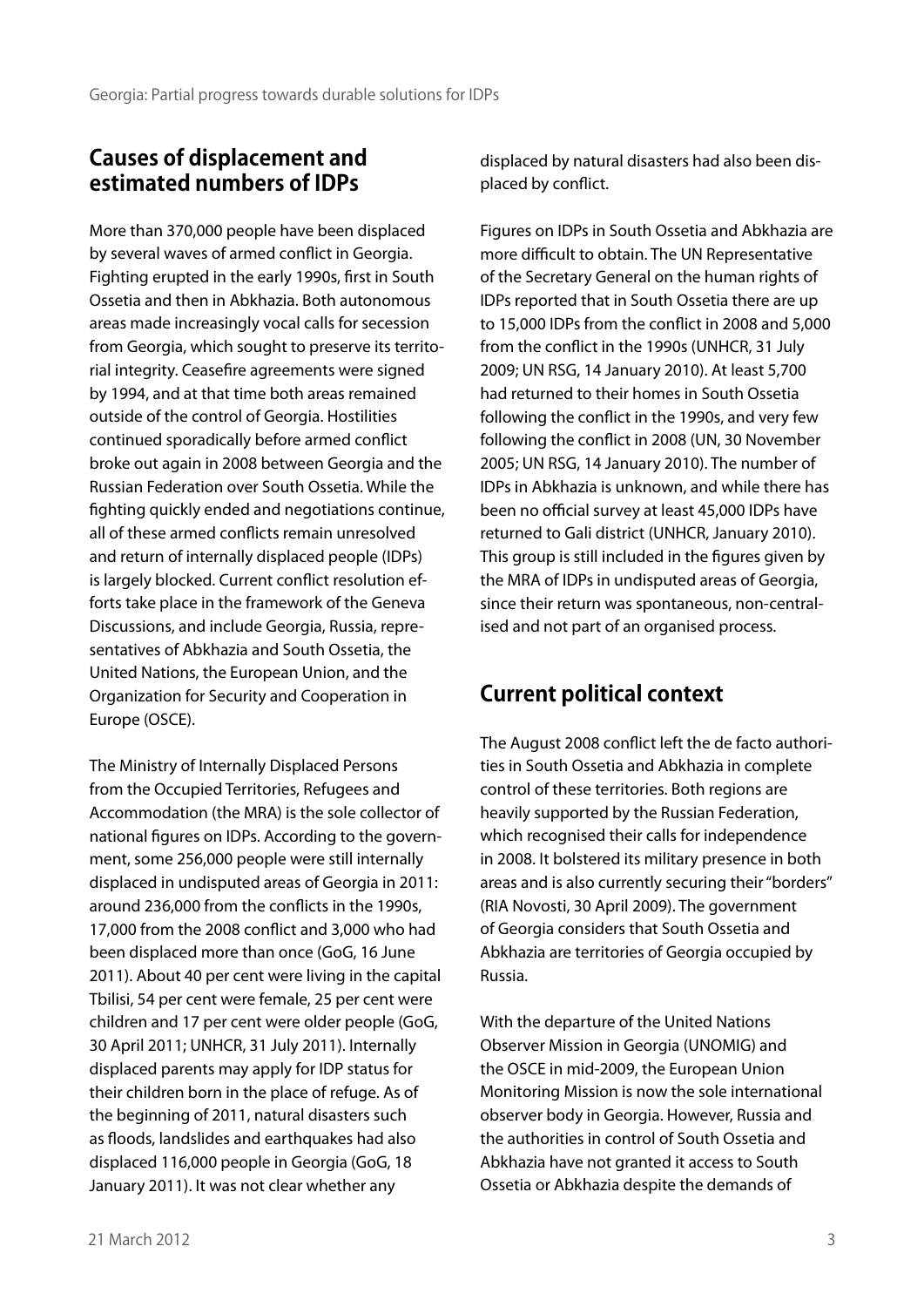numerous international organisations (CoE, 9 September 2009). Therefore it is relegated to observing and reporting on security in the areas adjacent to South Ossetian and Abkhaz administrative boundary lines (ABLs). Access to the conflict-affected areas also remains difficult for humanitarian organisations: there is none to South Ossetia and access to Abkhazia is increasingly difficult.

In 2007, the government of Georgia changed its policy with the adoption of a new state strategy for IDPs. Until then, state policy and public discourse focused on return as the only potentially durable settlement option for IDPs. However, the government that came to power after the 2003 "rose revolution" exhibited an increased willingness to invest in improving IDPs' current situations rather than waiting for their eventual return. The 2007 strategy maintains return as a settlement option for IDPs, but it also supports their local integration in their places of refuge. Although it adopted it in 2007, the government only showed genuine will to implement this strategy after the 2008 war with Russia when return became a distant prospect.

# **IDPs in places of refuge**

Information available on IDPs living in their places of refuge mainly concerns those displaced in the 1990s to undisputed areas of Georgia. The main obstacles to durable solutions for these IDPs include inadequate housing, displacement-related barriers to livelihoods and employment, and segregated education.

### *Housing*

Considerable progress has been made in addressing the housing issues of IDPs displaced in the 1990s.The government's action plan for implementing the 2007 strategy envisages the provision of housing in three phases for all IDPs displaced in the 1990s: the renovation of living

spaces in some collective centres and the transfer of ownership rights to their occupants, the construction of new apartment blocks and transfer of ownership, and financial support for families to buy or improve their own housing. The government is currently well into the first phase, which it started in February 2009, and has begun work on the second. By 2011 it had offered renovation, ownership or resettlement to over 16,000 families in collective centres, mainly in Tbilisi. They made up about 30 per cent of all collective centre residents. More than 7,000 living spaces in almost 300 collective centres had been renovated and nearly 6,500 families had had their rights of ownership registered (GoG, 16 June 2011; TI, 28 February 2011; Working Group on Privatisation, 30 September 2011). In 2011, at least 29 collective centres had set up condominium associations. The process of transferring ownership was ongoing in 2012, but had slowed considerably, leaving many IDPs in legal uncertainty.

Renovation of collective centres has generally improved IDPs' living conditions. However, the most vulnerable IDPs have not been prioritised, and shortcomings in information have meant IDPs were not always certain about the housing alternatives available to them or what they were signing up to. Several documents key to the protection of IDPs were revised or developed after the process had started, at the insistence of international organisations. These included the purchase agreement, minimum shelter standards, renovation standards and allocation guidelines, and even then they were not systematically applied. In many cases repairs such as bathroom tiling and laminate flooring deteriorated rapidly; and more serious problems like mould and dampness have not been addressed (Brookings/IDMC, 8 June 2011; AI, 4 August 2010).

IDPs also have very little awareness about setting up condominiums, and practical issues such as installing individual electricity meters are complicated in buildings that are only half privatised.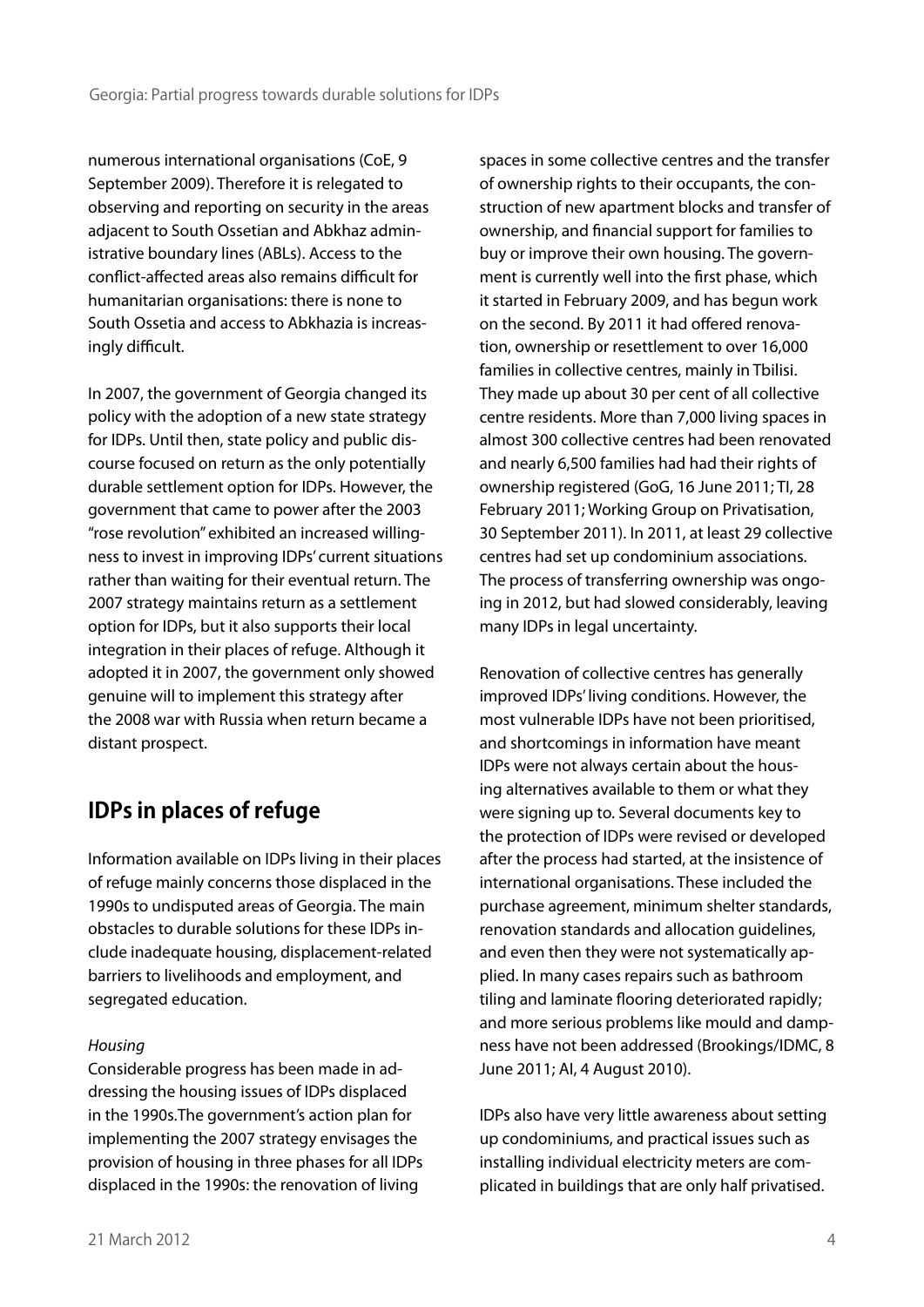Taken altogether, IDPs do not necessarily achieve a durable housing solution upon signing a privatisation agreement.

About ten per cent of IDPs displaced in the 1990s have fully benefitted from these housing solutions. The remainder continue generally to live in inadequate conditions with relatives or friends; in dwellings that they rent, own or otherwise occupy; or in some 1,600 multi-storey collective centres, which are former hospitals, hotels and other buildings that were offered as temporary housing at the start of their displacement. Most of these collective centres have had no major renovations for more than 17 years, and they do not meet minimum shelter standards (GoG, 2 February 2007). Privacy and space is inadequate, with families typically occupying one or two rooms. Families share a common kitchen and bathroom with other residents on their floor, and these are usually run-down and unsanitary. Insulation and roofs no longer fully protect against the elements and electrical wiring is often unsafe. Limited studies on IDPs in private accommodation have shown that some endure similar or worse conditions, even if they own the property (DRC, 31 January 2011; UNHCR, November 2009).

### *Employment and livelihoods*

Unemployment is a problem across Georgian society as a whole. The government reports an unemployment rate of about 16 per cent (GoG, 25 May 2011), but some experts state the figure is around 32 per cent (DRC, 5 October 2010). While there is no official unemployment rate of IDPs, successive studies have shown that IDPs displaced in the 1990s have continued to be particularly affected by unemployment (Conciliation Resources, 15 March 2011; Tukhashvili, 2010; Nadareishvili and Tsakadze, 2008; UN RSG, 24 March 2006). Their unemployment tends to be long-term and women are more affected than men. Some unemployed IDPs are highly educated with professional experience (Tukhashvili, 2010), while others have lost their professional skills and are no longer able

to meet the demands of the current competitive labour market (DRC, 5 October 2010). Without a regular income that allows them to enjoy an adequate standard of living, most IDPs have become increasingly dependent on state benefits and external assistance.

While there are no formal legal or administrative limitations on IDPs' right to work, IDPs cite a number of obstacles to finding work or engaging in agriculture. These include the limited number of jobs to apply for, not having the appropriate skills, a lack of access to land, limited resources to start their own business or obtain credit, and nepotism (Nadareishvili and Tsakadze, 31 August 2008; Brookings/IDMC, 8 June 2011; AI, 4 August 2010; UNHCR, 31 July 2009). There are no services to help IDPs find work, and training programmes have not significantly increased their overall employment levels. IDPs' inability to use, rent or sell their house, land or other assets at their place of origin has also obstructed their self-reliance. Government plans to improve IDPs' access to employment and livelihoods would benefit from a nationwide review of the employment of IDPs, including the more well-off IDPs; an inventory of the skills and desired livelihoods of IDPs; and an analysis of the specific barriers IDPs face to being employed or engaging in their livelihood.

### *Education*

Most children from displaced families now attend local schools in the mainstream education system in Georgia, but 3,000 children from families displaced from Abkhazia in the early 1990s, or about ten per cent of school-age children with IDP status, still attend 13 segregated "Abkhaz public schools". Proportionally fewer students from these institutions enter higher education. Their lower scores in university entrance exams may be the result of a number of factors, including poorlyequipped schools, a shortage of textbooks and other supplies, poor living conditions that increase the frequency of illness and prevent quiet study at home, and inability to pay a private tutor to study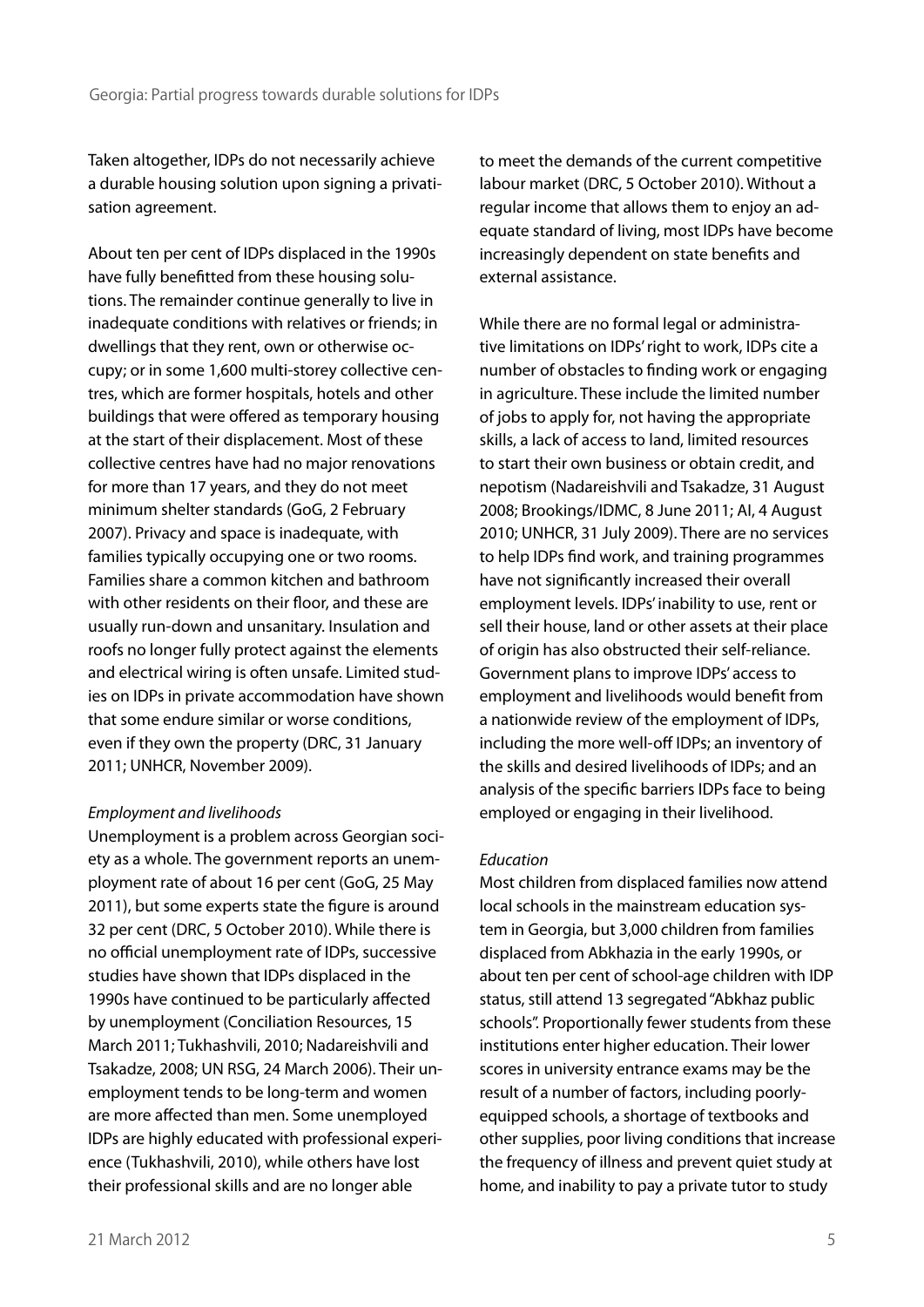for the exams, which most Georgian students believe they need to be successful. All of these factors stem from limited family budgets and longterm under-investment by the authorities (NRC, March 2010). Segregated education is not in the long-term interest of children and could be addressed by resourcing the Abkhaz schools better and encouraging local children to enroll in them (IDMC/NRC, September 2011; NRC, March 2010).

*Freedom of movement and choice of residence* Return has largely not been possible for IDPs displaced to undisputed areas of Georgia. There have been no political solutions to the conflicts and the authorities in control of Abkhazia and South Ossetia have for the most part obstructed their return. They state return would upset the ethnic balance and create instability and the potential for violence (ICG, 26 February 2010; CoE, 28 March 2011; UN RSG, 23 December 2010). Gali district in Abkhazia is the only area open for return of IDPs. IDPs wishing to return to South Ossetia are reportedly obliged to accept South Ossetian passports (CoE, 9 September 2009; US DoS, 8 April 2011). Despite the fact that there are no solutions to the conflicts, conditions should be created to ensure that those who still wish to exercise their right to return can do so (UN RSG, 23 December 2010).

# **Returned IDPs**

IDPs have returned to Gali district in Abkhazia, South Ossetia and undisputed areas of Georgia. Little is known about returned IDPs in South Ossetia since access of humanitarian organisations has been limited since the August 2008 conflict. Returned IDPs in Abkhazia and undisputed areas of Georgia along the ABL with South Ossetia face several obstacles to sustainable return: continuing insecurity, barriers to freedom of movement, inadequate housing, lack of jobs and obstacles to livelihoods, and poor quality of education. Small numbers of IDPs nevertheless continue to return.

#### *Insecurity*

Insecurity remains one of the main problems for IDPs who have returned. Security has improved in areas near the ABL with South Ossetia since the 2008 conflict (EU, 16 December 2011), but the situation remains unpredictable (Civil Georgia, 17 October 2011; Jane's, 12 October 2010). In some areas casualties still occur and people continue to report abductions, frequent gunfire, agricultural and livestock theft and looting (ICG, 8 August 2011; EUMM, 19 May 2011; US DoS, 8 April 2011; PDO, 30 September 2010). Landmines and unexploded ordnance prevent returned IDPs in villages along the ABL from accessing their land and gathering firewood (ICBL, 21 September 2011; Saferworld, 20 October 2010). The Georgian police are tasked with maintaining security in return areas, but people living along the ABL reported that the police could improve their responsiveness, communication and relationships with communities (CIPDD, GYLA, Saferworld, 31 March 2011; Saferworld, October 2010).

In the Gali district of Abkhazia, personal security and exposure to crime are a constant worry for many returned IDPs despite a slightly improved security situation in recent years. This feeling of insecurity has developed as a result of years of cases of extortion, looting, murder, robbery, arson, physical assault, gunfire, explosions and abduction (UN RSG, 23 December 2010; PDO, 30 September 2010; UN SC, 3 February 2009). A climate of impunity prevails, with residents reluctant to turn to the police as it would make them vulnerable to retribution and they do not trust that perpetrators will be held accountable (HRW, 15 July 2011; US DoS, 8 April 2011). A positive development is that Abkhazia was declared free of landmines in 2011 (Halo Trust, 3 November 2011). Returned IDPs are weary of investing too much in their living situation for fear they will be targeted and lose their investment. However, despite decades of insecurity, some returned IDPs have managed to improve their housing conditions, educate their children and start their own businesses (International Alert, 31 July 2011).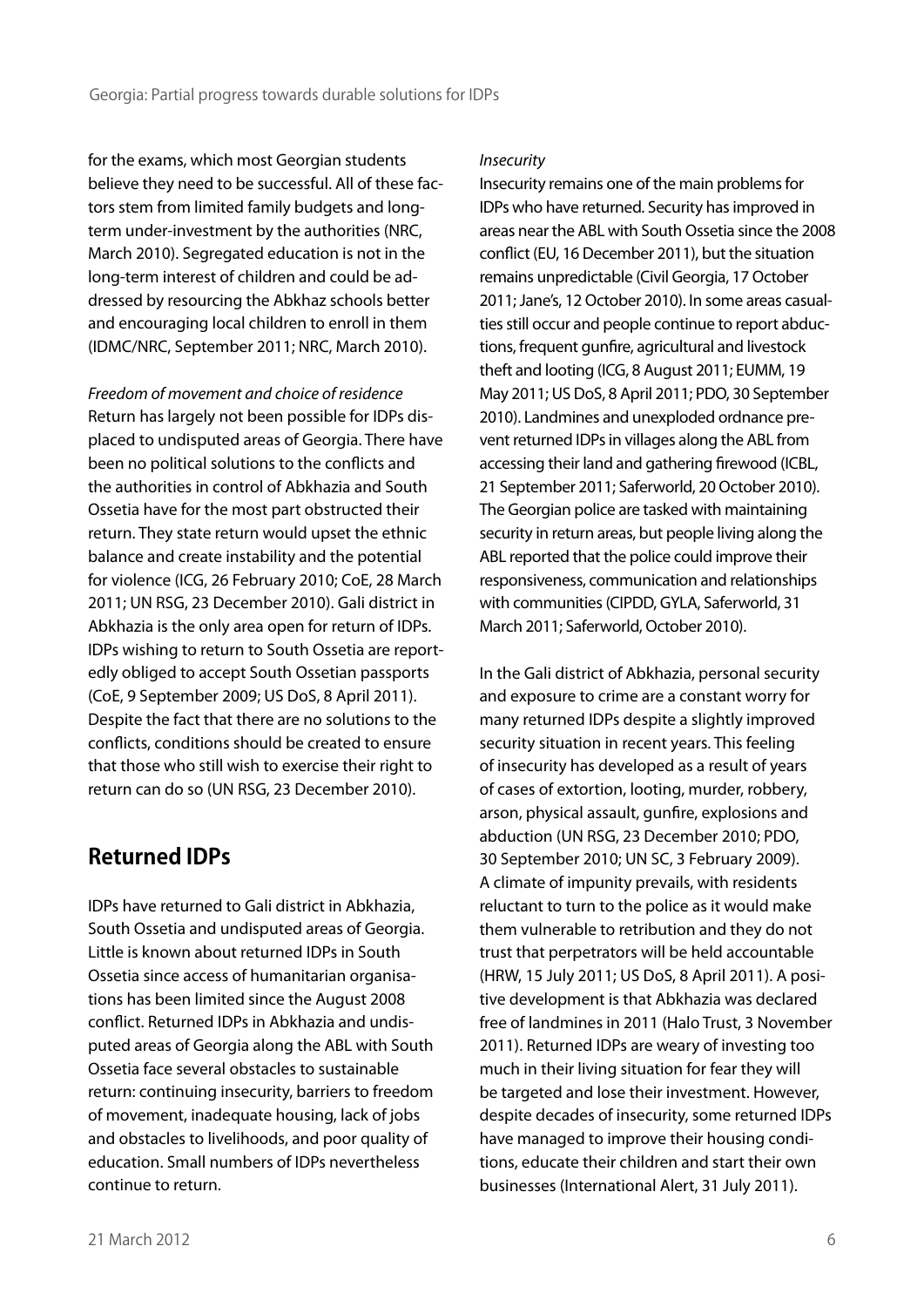#### *Freedom of movement*

Movement across the ABL to and from Abkhazia and South Ossetia has become more restricted since the August 2008 conflict. The main problem appears to be that there is only one authorised crossing point and civilians may only cross by foot. In South Ossetia, movement across the ABL is restricted by officials on both sides and harassment, extortion and detentions have been reported (UN RSG, 14 Jan 2010; PDO, 30 September 2010; ICG, 7 June 2010; GoG, 18 October 2010; CoE, 7 October 2010). Georgia's 2008 Law on Occupied Territories restricts movement to and from Abkhazia and South Ossetia and business within them. Coupled with neglect by de facto authorities, limited access of humanitarian organisations to return areas means the protection issues of returned IDPs in Abkhazia and South Ossetia have largely not been addressed (HRW, 15 July 2011).

The ability to cross back and forth across the ABL to Abkhazia and South Ossetia is particularly important to returned IDPs. In Abkhazia, for the vast majority their daily social, economic, and family life is on both sides of this line: while they may live in Gali district, they visit close relatives, receive Georgian government social benefits, obtain medical care, access markets, and in some cases attend school, on the other side of the boundary (UN GA, 17 June 2010). Some returned IDPs near the ABL with South Ossetia rely on water and land located on the other side of the boundary or in insecure areas to earn a living. As a result of the restrictions on crossing the ABL, they can no longer depend on trade for an income as economic links are limited (ICRC, 6 August 2010). Maintaining personal relationships with family and friends who live on the other side of the ABL has also become more difficult (CoE, 28 March 2011; Saferworld, October 2010; ODIHR/HCNM, November 2008). While crossing restrictions do not apply only to IDPs, they have a particular effect on them since the process for them to cross is more onerous in Abkhazia and they are at risk of violations when crossing to and from South Ossetia.

#### *Housing*

Housing conditions for returned IDPs continue to be inadequate. In Gali, returned IDPs generally have deeds sufficient to regain full ownership of their homes, but many cannot afford to rebuild their houses and therefore live in appalling conditions (UNHCR, 30 July 2009; ICG, 15 September 2006; DRC, 1 February 2006). Others are reluctant to rebuild in the absence of the rule of law and a lasting settlement of the conflict. While several hundred returned families have received housing assistance from international organisations, burned-out houses remain the norm in most villages in Gali. Electricity, telecommunications, roads, gas and sewerage systems also remain in a state of collapse (CoE, 15 December 2011; UNHCR, 31 July 2009). Near the ABL with South Ossetia, the majority of the houses IDPs returned to were damaged or destroyed in fighting, and some were deliberately burned down (AI, 4 August 2010; PDO, 30 September 2010). The government has offered up to \$10,000 for these people to repair their homes, but IDPs have said this is an insufficient amount and some applications were reportedly rejected on the basis that the damage was the result of the age of the buildings rather than the conflict (UNHCR, 31 July 2009; AI, 4 August 2010).

#### *Employment and livelihoods*

Returned IDPs are mostly unemployed and depend on agriculture and government benefits to survive. In Gali, there are practically no jobs available except as teachers, medical personnel, hairdressers, shopkeepers and drivers. To apply for jobs in the public sector, including teaching and medical posts, returned IDPs must present an Abkhaz passport (HRW, 15 July 2011). The procedure for obtaining such documents is discriminatory and onerous for ethnic Georgian returnees (HRW, 15 July 2011; UN RSG 24 March 2006). Many high school graduates speak little Russian or Abkhaz and so have difficulty finding jobs in Abkhazia (HRW, 15 July). With massive unemployment in Gali, the main source of income for the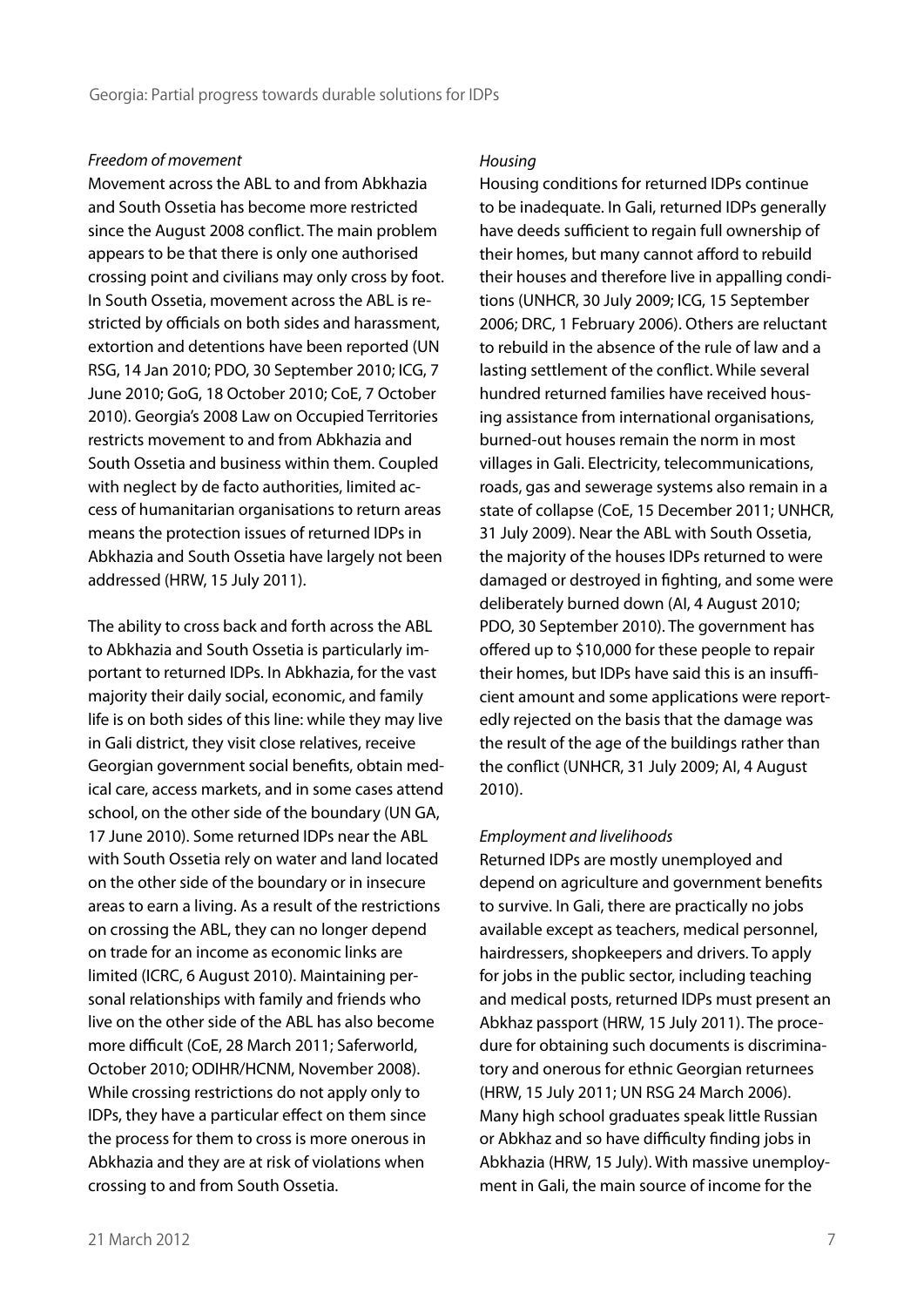majority of returned IDPs comes from growing hazelnuts and citrus fruits, but many depend on government benefits (Saferworld, 20 October 2010; PDO, 30 September 2010; International Alert, 31 July 2011; FAO, 28 February 2011; DRC, 5 October 2010; WFP, 31 March 2010).

Returned IDPs near the ABL with South Ossetia also face difficulties in using their own land. Their livestock, tools and other equipment have been stolen or lost, irrigation has been disrupted where water sources are in areas outside of the control of Georgia or areas contaminated with unexploded ordnance (CIPDD, 1 December 2009; The Messenger, 6 March 2009; ICBL, 21 September 2011; WB/UN, 15 June 2010). It has also become harder to cross the ABL since 2008 to sell agricultural goods in South Ossetia. The result is that the primary sources of income for returned IDPs are pensions, social assistance and salaries of civil servants (CoE, 7 October 2010; AI, 4 August 2009). Overall, communities along the ABL with South Ossetia suffer more from poverty than those in other parts of Georgia (Saferworld, 20 October 2010).

### *Education*

The quality of education for returned IDPs in Gali is poor. Schools need to be renovated and adequately equipped with heating and washrooms. The majority of school-age children in Gali are ethnic Georgian and do not speak Russian, but teaching in Russian has increased while classes taught in Georgian have decreased (HRW, 15 July 2011). With this policy the authorities are trying to prevent the use of Georgian-language textbooks, which they say convey a distorted account of Georgian and Abkhaz history, geography and other humanities (GFSIS, 31 December 2008; UN RSG, 24 March 2006).

Some returned internally displaced parents are not opposed to the use of Russian in local schools, but they felt uneasy about their children being taught solely in Russian (UN RSG, 23 December

2010). To ensure a better and safer education for their children, some families have left Gali for undisputed areas of Georgia or send their children to other schools in the district or across the ABL that teach in Georgian (Eurasianet, 20 December 2010; OSCE, 27 November 2008). Other students are leaving Gali altogether to continue their education in Georgia proper (HRW, 15 July 2011).

# **IDPs settled elsewhere in the country**

The government has settled IDPs displaced in the 1990s and in 2008 from their places of refuge to elsewhere in the country. Inadequate housing and lack of access to employment and livelihoods appear to be the main obstacles to durable solutions for this group.

### *Housing*

Applying its new strategy, the government acted promptly to resettle the vast majority of people displaced during the 2008 conflict. Around 8,000 families displaced in 2008 received either a newlyconstructed cottage in a purpose-built settlement, a refurbished apartment in an existing village or \$10,000 in lieu of these housing options (GoG, 16 June 2011). This process had several shortcomings, however. Most of the new cottages had defects including damp, leaking roofs, extensive mould, large cracks in walls and badly warped floorboards. Efforts were made to put these problems right in 2009 (TI, 27 April 2010), but repairs and improvements are still needed in some areas (NRC, 18 February 2010). IDPs were not consulted and did not participate in the process, and there was a lack of transparency in the allocation of the settlements and housing. Resettled IDPs signed a handover document when they moved in, but some 7,000 families were still waiting in 2011 to receive their ownership documents (NRC, October 2011). Some IDPs who opted for the \$10,000 payment had still not received it two years after their application was approved (PDO, 30 September 2010).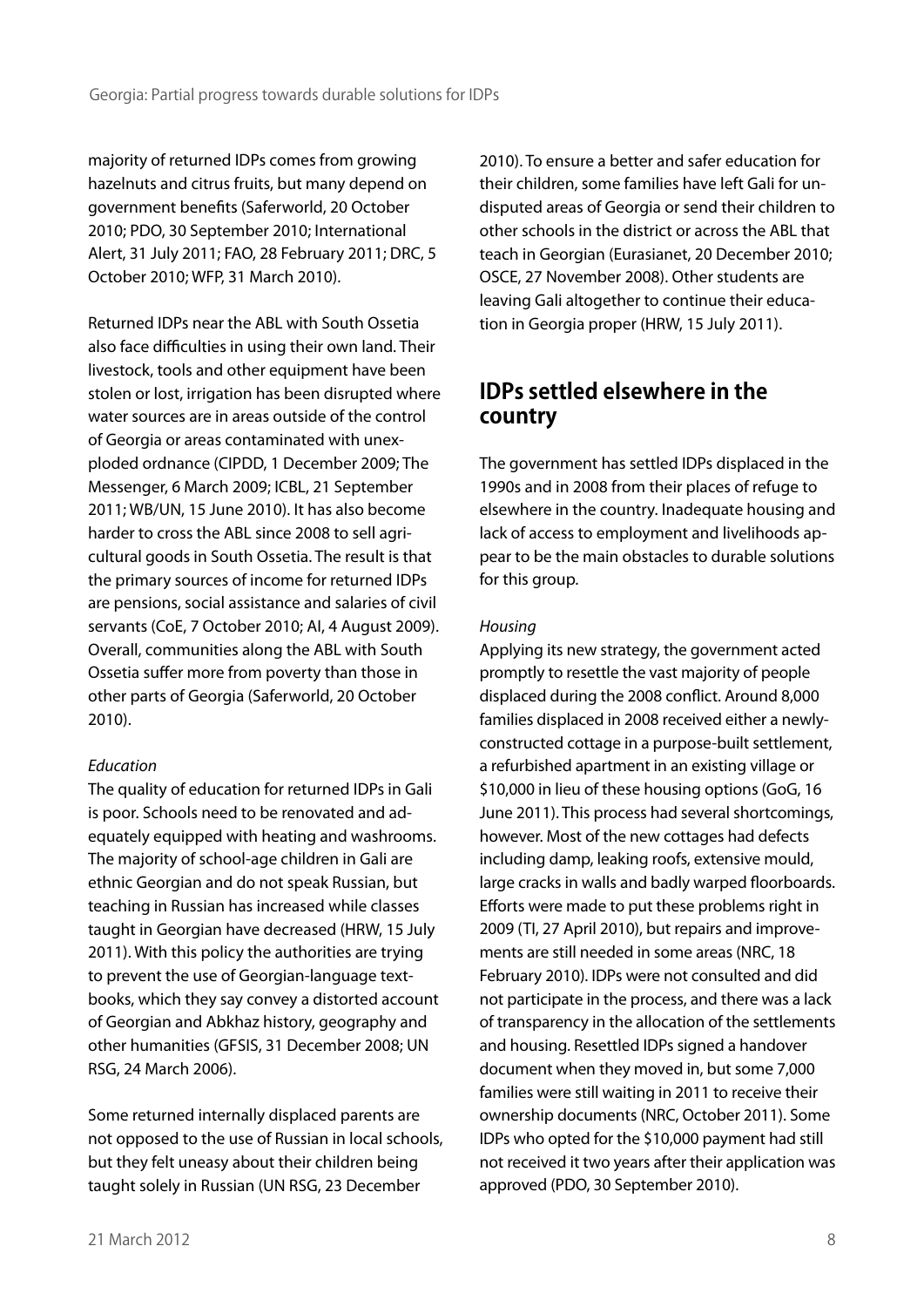As part of government efforts to provide IDPs with long-term housing, more than 1,600 families internally displaced in the 1990s and 2008 were evicted from temporary shelters between June 2010 and August 2011. While some IDPs were living there without government consent or registration, there were serious concerns about the process and its results. IDPs were given insufficient notice, and limited or no information on alternative accommodation (AI, 5 August 2011; Human Rights Centre, 24 January 2011; GYLA, 20 January 2011; PDO, 30 September 2010). Some of the locations offered put them in a worse situation. Houses were mostly in rural areas, far from their current place of residence, with few opportunities to work and only limited access to basic services (AI, 5 August 2011; PDO, 30 September 2010; UN RSG, 23 December 2010). There was also a lack of genuine consultation prior to eviction (AI, 5 August 2011), and external observers' monitoring of the process was hindered (Human Rights Centre, 24 January 2011; GYLA, 20 January 2011). By early 2011, only around 20 families had agreed to be resettled (TI, 28 February 2011).

In subsequent relocations, the government offered better alternative accommodation to IDPs. Some IDPs displaced in the 1990s were resettled to new housing units in the port cities of Poti and Batumi, which were reportedly good quality and close to schools and medical facilities (UNHCR, 19 September 2011; GoG, 31 October 2011; GoG, 13 January 2012). Over 350 families displaced in the 1990s were settled to ten new apartment blocks in Tskaltubo (GoG, 7 January 2012). The process of assigning ownership rights over this property to IDPs is unclear.

### *Employment*

Information on the fate of evicted IDPs is scarce. Of the IDPs who moved to new purpose-built villages, most were unemployed in 2009 and struggling to earn a livelihood from their land (CARE, 31 December 2009). Settlements are mostly in remote areas with little opportunity for establish-

ing livelihoods other than subsistence agriculture. The majority displaced in 2008 were farmers, and while the plots of land they were granted have allowed some to feed their families, they have generally not been big or fertile enough for them to earn an income (AI, 4 August 2010; CARE, 31 December 2009; FAO/UNIFEM, 1 September 2009; WFP, 31 March 2010). Two thirds of internally displaced families settled to new villages therefore rely on government benefits as their sole source of income (CARE, 31 December 2009).

## **National response**

The government has made considerable efforts to improve the situation of IDPs, especially in recent years. It has developed a legal framework to regulate their rights and duties, established a national coordinating body, trained government officials, raised national awareness of the internal displacement problem, collected data on the number and location of IDPs, devoted resources to assist them, supported the Public Defender's Office in monitoring IDPs' rights and cooperated with international and regional organisations. It has also worked to improve its approach along the way by amending legislation and developing standards to guide its work, establishing an IDP call centre and reception office, and has sought significant international input in doing so (Brookings-LSE Project on Internal Displacement, 30 November 2011). The MRA has, however, been left to implement the plans with increasingly limited resources and without much engagement from other ministries or state agencies. In December 2011, the Law on IDPs was amended to narrow the definition of IDPs to include only those displaced from occupied territories, which is further away from the suggested definition in the Guiding Principles on Internal Displacement.

Ultimately, only resolution of the conflicts will enable durable solutions in line with the settlement choices of IDPs. In the meantime, a more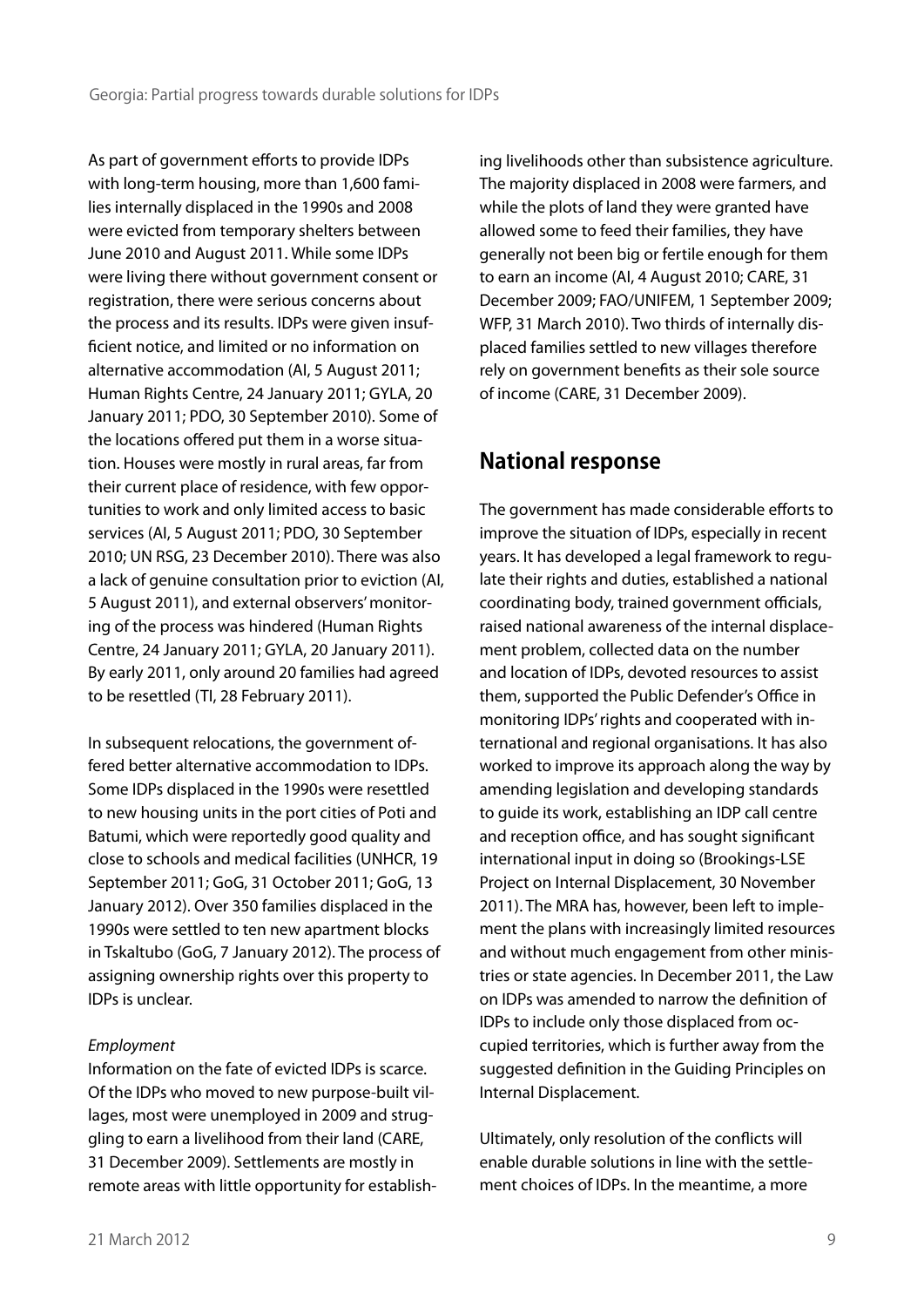comprehensive approach to durable solutions should address several issues. Information about government programmes has been inadequate or come too late, and there has been insufficient encouragement of genuine IDP participation. The action plan to implement the state strategy does not reflect available funding levels, and prioritisation of activities and projects is not based on vulnerability criteria. Adopted standards on allocating housing, complaints mechanisms and evictions have not systematically been applied, and IDPs living in private accommodation have been neglected. There is no mechanism for IDPs to recover their housing, land and property at their place of origin or receive compensation for its loss. Displacement-related violations have not been effectively investigated and reparations and information about the causes of violations have not been provided. Livelihoods, education and health of IDPs have been neglected.

### **International response**

Georgia remains heavily dependent on external funding. The European Commission and US Agency for International Development remain the largest donors and are committed to supporting all IDPs further, particularly with livelihoods. The European Union delegation to Georgia has also called on Tbilisi to provide its own funding (DRC, 13 July 2011), but significant needs remain. The MRA reported in 2010 that \$800 million was needed to solve IDPs' housing problems, but to date donors have only pledged between \$350 million and \$400 million. The addition of two new donors to the list of permanent members of the MRA's Steering Committee, the Swedish International Development Agency and the German development group KfW, indicates increased donor engagement with the issue. UNHCR and the United Nations Development Programme (UNDP) have also prepared for the transition to increasing development work (UNHCR, 20 June 2011). Other UN agencies and

international NGOs also remain actively engaged in providing IDPs with assistance.

The UN and Council of Europe (CoE) have also worked to improve the IDPs' lives in Georgia. In 2010, the UN Representative of the Secretary General on the human rights of IDPs made recommendations during his last visit to Georgia, and UN member states did so during the Human Rights Council's Universal Periodic Review of Georgia. These included the need to invest in employment and livelihood opportunities for IDPs, and to commission a study reviewing the various types of property rights which prevailed when IDPs were displaced so that a mechanism can be put in place for them to submit claims (UN HRC, 16 March 2011; UN RSG, 23 December 2010). UN human rights bodies have also made numerous recommendations, including on the lack of disaggregated data on and the vulnerability of internally displaced women and girls (UN CERD, 2 September 2011; UN CRC, 23 June 2008; UN CEDAW, 25 August 2006). The CoE's parliamentary assembly adopted a series of reports and resolutions; its human rights commissioner has visited Georgia numerous times, making specific recommendations to improve IDPs' access to their rights; and it has launched projects on human rights monitoring, legal counselling and integration (CoE, 2 March 2011).

**Note:** This is a summary of IDMC's internal displacement profile on Georgia. The full profile is available online [here.](http://www.internal-displacement.org/countries/georgia)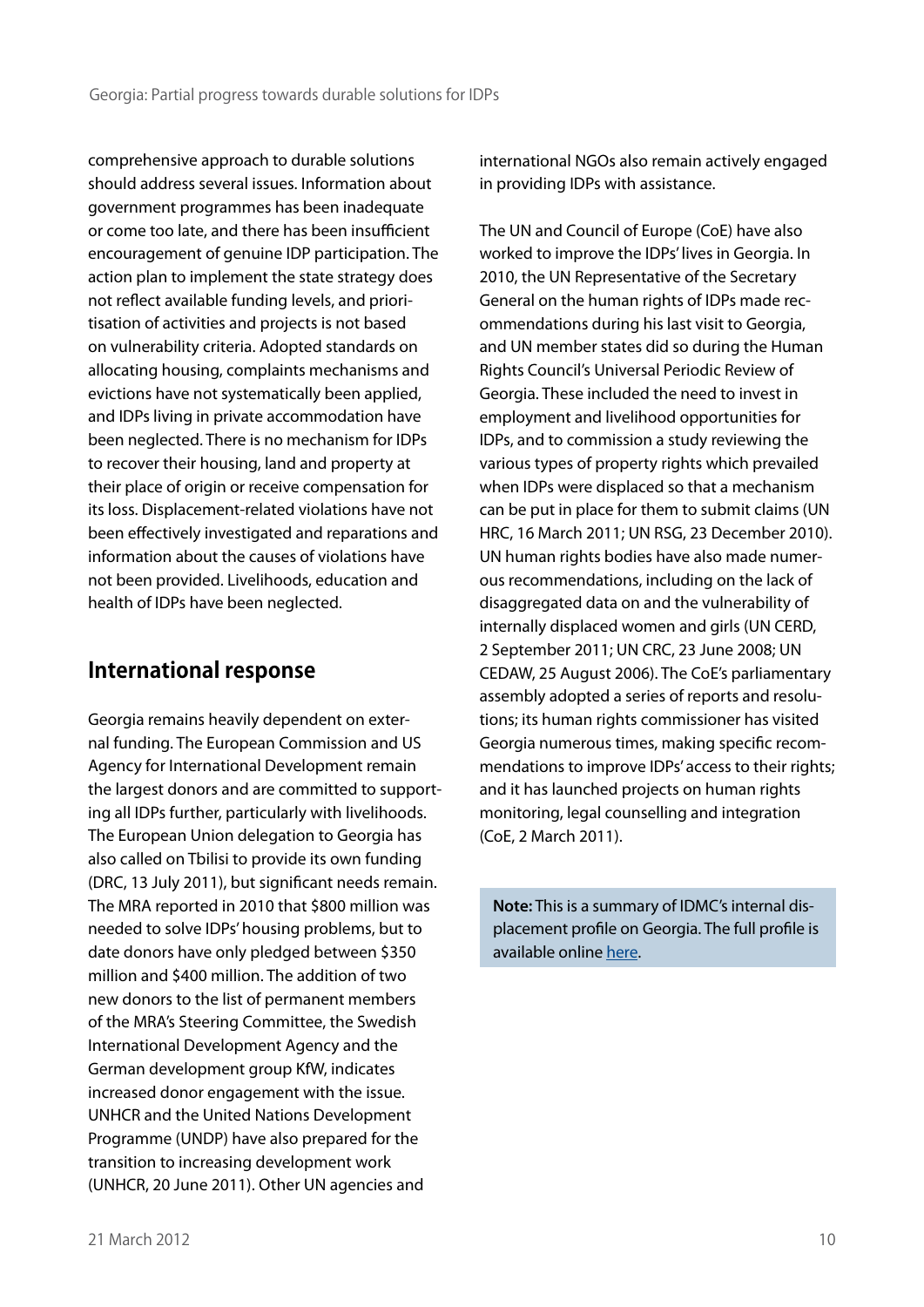### **Sources:**

**[Amnesty International \(AI\)](http://www.internal-displacement.org/8025708F004CE90B/%28httpDocuments%29/8E85B30DE5D49530C125777700401E42/$file/Amnesty+2010.pdf)**, 4 August 2010, In [the Waiting Room: Internally Displaced People in](http://www.internal-displacement.org/8025708F004CE90B/%28httpDocuments%29/8E85B30DE5D49530C125777700401E42/$file/Amnesty+2010.pdf)  [Georgia](http://www.internal-displacement.org/8025708F004CE90B/%28httpDocuments%29/8E85B30DE5D49530C125777700401E42/$file/Amnesty+2010.pdf)

**[Amnesty International \(AI\)](http://www.amnesty.org/en/library/asset/EUR56/006/2010/en/b8e3b340-cce2-4fac-a1a6-3267be5ffc54/eur560062010en.pdf)**, 4 October 2010, [Georgia: Adequate housing for internally dis](http://www.amnesty.org/en/library/asset/EUR56/006/2010/en/b8e3b340-cce2-4fac-a1a6-3267be5ffc54/eur560062010en.pdf)[placed remains a concern](http://www.amnesty.org/en/library/asset/EUR56/006/2010/en/b8e3b340-cce2-4fac-a1a6-3267be5ffc54/eur560062010en.pdf)

**[Brookings-LSE Project on Internal](http://www.internal-displacement.org/8025708F004CE90B/%28httpDocuments%29/4F959F80794912FCC12579600040BB5B/$file/From+Responsbility+to+Response+Nov+2011doc.pdf)  Displacement**[, November 2011, From](http://www.internal-displacement.org/8025708F004CE90B/%28httpDocuments%29/4F959F80794912FCC12579600040BB5B/$file/From+Responsbility+to+Response+Nov+2011doc.pdf)  [Responsibility to Response: Assessing National](http://www.internal-displacement.org/8025708F004CE90B/%28httpDocuments%29/4F959F80794912FCC12579600040BB5B/$file/From+Responsbility+to+Response+Nov+2011doc.pdf)  [Approaches to Internal Displacement](http://www.internal-displacement.org/8025708F004CE90B/%28httpDocuments%29/4F959F80794912FCC12579600040BB5B/$file/From+Responsbility+to+Response+Nov+2011doc.pdf)

**Bruckner, Till**[, 31 March 2009, Decision-Making](http://www.internal-displacement.org/8025708F004CE90B/%28httpDocuments%29/94A13D37EFEFE842C1257969004E0317/$file/Bruckner+Housing.pdf)  [and Georgia's Perpetual Revolution: The Case of](http://www.internal-displacement.org/8025708F004CE90B/%28httpDocuments%29/94A13D37EFEFE842C1257969004E0317/$file/Bruckner+Housing.pdf)  [IDP Housing](http://www.internal-displacement.org/8025708F004CE90B/%28httpDocuments%29/94A13D37EFEFE842C1257969004E0317/$file/Bruckner+Housing.pdf)

**[Carnegie Endowment for International Peace](http://carnegieendowment.org/files/georgias_choices.pdf)**, [13 June 2011, Georgia's choices](http://carnegieendowment.org/files/georgias_choices.pdf)

**[Caucasus Institute for Peace, Democracy and](http://www.internal-displacement.org/8025708F004CE90B/%28httpDocuments%29/08882ECA80FF70B4C1257724006489E5/$file/CIPDD_ShidaKartliAfterT#138.pdf)  Development**[, December 2009, Shida Kartli After](http://www.internal-displacement.org/8025708F004CE90B/%28httpDocuments%29/08882ECA80FF70B4C1257724006489E5/$file/CIPDD_ShidaKartliAfterT#138.pdf)  [the August 2008 War](http://www.internal-displacement.org/8025708F004CE90B/%28httpDocuments%29/08882ECA80FF70B4C1257724006489E5/$file/CIPDD_ShidaKartliAfterT#138.pdf)

**[Caucasus Institute for Peace, Democracy](http://www.gyla.ge/attachments/782_national strategy_en_full.pdf)  [and Development; Georgian Young Lawyers'](http://www.gyla.ge/attachments/782_national strategy_en_full.pdf)  [Association and Saferworld](http://www.gyla.ge/attachments/782_national strategy_en_full.pdf)**, 28 February [2011, Peace, Security and Stability in Georgia: A](http://www.gyla.ge/attachments/782_national strategy_en_full.pdf)  [Community-Informed Strategy](http://www.gyla.ge/attachments/782_national strategy_en_full.pdf)

**[Caucasus Institute for Peace, Democracy](http://www.saferworld.org.uk/downloads/pubdocs/The Effects of the August War_FINAL_April_English_lr.pdf)  [and Development; Georgian Young Lawyers'](http://www.saferworld.org.uk/downloads/pubdocs/The Effects of the August War_FINAL_April_English_lr.pdf)  [Association and Saferworld](http://www.saferworld.org.uk/downloads/pubdocs/The Effects of the August War_FINAL_April_English_lr.pdf)**, 31 March 2011, The [Effects of the August War](http://www.saferworld.org.uk/downloads/pubdocs/The Effects of the August War_FINAL_April_English_lr.pdf)

**CARE**[, 31 December 2009, Baseline Survey of](http://www.geowel.org/files/idp_research_geowel_2010_full_eng.pdf)  [the IDP Settlements and their Neighbouring](http://www.geowel.org/files/idp_research_geowel_2010_full_eng.pdf)  [Communities in Kvemo Kartli and Shida Kartli](http://www.geowel.org/files/idp_research_geowel_2010_full_eng.pdf)

**Civil Georgia**[, 17 October 2011, EUMM Head:](http://www.civil.ge/eng/article.php?id=24041)  [Security Situation Improved](http://www.civil.ge/eng/article.php?id=24041)

**[Conciliation Resources \(CR\)](http://www.c-r.org/our-work/caucasus/documents/IDPs_2011/IDPs In Georgia study_final 16March11_lowres.pdf)**, 15 March 2011, [Displacement in Georgia: IDP attitudes to conflict,](http://www.c-r.org/our-work/caucasus/documents/IDPs_2011/IDPs In Georgia study_final 16March11_lowres.pdf)  [return and justice](http://www.c-r.org/our-work/caucasus/documents/IDPs_2011/IDPs In Georgia study_final 16March11_lowres.pdf)

**[Council of Europe \(CoE\), Parliamentary](http://assembly.coe.int/ASP/NewsManager/EMB_NewsManagerView.asp?ID=7271&L=2)  [Assembly, Committee on Migration, Refugees](http://assembly.coe.int/ASP/NewsManager/EMB_NewsManagerView.asp?ID=7271&L=2)  and Population**[, 15 December 2011, PACE rap](http://assembly.coe.int/ASP/NewsManager/EMB_NewsManagerView.asp?ID=7271&L=2)[porteur on the humanitarian situation in the Gali](http://assembly.coe.int/ASP/NewsManager/EMB_NewsManagerView.asp?ID=7271&L=2)  [region: for better or for worse?](http://assembly.coe.int/ASP/NewsManager/EMB_NewsManagerView.asp?ID=7271&L=2)

**[Council of Europe \(COE\), Commissioner for](http://https:/wcd.coe.int/wcd/ViewDoc.jsp?id=1680719&Site=CommDH&BackColorInternet=FEC65B&BackColorIntranet=FEC65B&BackColorLogged=FFC679)  Human Rights**[, 7 October 2010, Report on human](http://https:/wcd.coe.int/wcd/ViewDoc.jsp?id=1680719&Site=CommDH&BackColorInternet=FEC65B&BackColorIntranet=FEC65B&BackColorLogged=FFC679)  [rights issues following the August 2008 armed](http://https:/wcd.coe.int/wcd/ViewDoc.jsp?id=1680719&Site=CommDH&BackColorInternet=FEC65B&BackColorIntranet=FEC65B&BackColorLogged=FFC679)  [conflict in Georgia](http://https:/wcd.coe.int/wcd/ViewDoc.jsp?id=1680719&Site=CommDH&BackColorInternet=FEC65B&BackColorIntranet=FEC65B&BackColorLogged=FFC679)

**[Council of Europe \(COE\), Committee of](http://https:/wcd.coe.int/ViewDoc.jsp?id=1754657&Site=CM)  Ministers**[, 2 March 2011, "Europe's forgotten](http://https:/wcd.coe.int/ViewDoc.jsp?id=1754657&Site=CM)  [people: protecting the human rights of long](http://https:/wcd.coe.int/ViewDoc.jsp?id=1754657&Site=CM)[term displaced persons" – PA Recommendation](http://https:/wcd.coe.int/ViewDoc.jsp?id=1754657&Site=CM)  [1877 \(2009\) \(Reply adopted by the Committee of](http://https:/wcd.coe.int/ViewDoc.jsp?id=1754657&Site=CM)  [Ministers\)](http://https:/wcd.coe.int/ViewDoc.jsp?id=1754657&Site=CM)

**[Council of Europe \(COE\), Parliamentary](http://www.internal-displacement.org/8025708F004CE90B/%28httpDocuments%29/1FD8756637082DABC125762E005A8A3D/$file/20090909RussiaGeorgia+CoE.pdf)  [Assembly, Committee on the Honouring of](http://www.internal-displacement.org/8025708F004CE90B/%28httpDocuments%29/1FD8756637082DABC125762E005A8A3D/$file/20090909RussiaGeorgia+CoE.pdf)  [Obligations and Commitments by Member](http://www.internal-displacement.org/8025708F004CE90B/%28httpDocuments%29/1FD8756637082DABC125762E005A8A3D/$file/20090909RussiaGeorgia+CoE.pdf)  [States of the Council of Europe](http://www.internal-displacement.org/8025708F004CE90B/%28httpDocuments%29/1FD8756637082DABC125762E005A8A3D/$file/20090909RussiaGeorgia+CoE.pdf)**, 9 September [2009, The war between Georgia and Russia: one](http://www.internal-displacement.org/8025708F004CE90B/%28httpDocuments%29/1FD8756637082DABC125762E005A8A3D/$file/20090909RussiaGeorgia+CoE.pdf)  [year after](http://www.internal-displacement.org/8025708F004CE90B/%28httpDocuments%29/1FD8756637082DABC125762E005A8A3D/$file/20090909RussiaGeorgia+CoE.pdf)

**[Council of Europe \(COE\), Parliamentary Assembly,](http://www.assembly.coe.int/Communication/Liens/ASMonGeorgia.pdf)  [Committee on the Honouring of Obligations and](http://www.assembly.coe.int/Communication/Liens/ASMonGeorgia.pdf)  [Commitments by Member States of the Council](http://www.assembly.coe.int/Communication/Liens/ASMonGeorgia.pdf)  of Europe**[, 25 March 2011, Honouring of obligations](http://www.assembly.coe.int/Communication/Liens/ASMonGeorgia.pdf)  [and commitments by Georgia](http://www.assembly.coe.int/Communication/Liens/ASMonGeorgia.pdf)

**[Danish Refugee Council \(DRC\)](http://www.internal-displacement.org/8025708F004CE90B/%28httpDocuments%29/CB7F31BB6E4E78EDC12571CC005ADC63/$file/Final+Housing+Assesment+Gali+feb+13+2006.doc)**, February 2006, [Housing Assessment Gali District](http://www.internal-displacement.org/8025708F004CE90B/%28httpDocuments%29/CB7F31BB6E4E78EDC12571CC005ADC63/$file/Final+Housing+Assesment+Gali+feb+13+2006.doc)

**[Danish Refugee Council \(DRC\)](http://www.internal-displacement.org/8025708F004CE90B/%28httpDocuments%29/4C83D59F29AF1C2BC12578EF0069A38B/$file/DRC+condo.pdf)**, 30 December [2009, Monitoring the Process of Setting-Up of](http://www.internal-displacement.org/8025708F004CE90B/%28httpDocuments%29/4C83D59F29AF1C2BC12578EF0069A38B/$file/DRC+condo.pdf)  [Condominiums in Privatised Collective Centres](http://www.internal-displacement.org/8025708F004CE90B/%28httpDocuments%29/4C83D59F29AF1C2BC12578EF0069A38B/$file/DRC+condo.pdf)

**[Danish Refugee Council \(DRC\)](http://www.internal-displacement.org/8025708F004CE90B/%28httpDocuments%29/357CBE68B3DC2B75C12577B5004CFEE0/$file/SCU+Conclusions+FINAL.pdf)**, 5 October [2010, Final Report of the State Civic Unit:](http://www.internal-displacement.org/8025708F004CE90B/%28httpDocuments%29/357CBE68B3DC2B75C12577B5004CFEE0/$file/SCU+Conclusions+FINAL.pdf)  [Recommendations and Conclusions](http://www.internal-displacement.org/8025708F004CE90B/%28httpDocuments%29/357CBE68B3DC2B75C12577B5004CFEE0/$file/SCU+Conclusions+FINAL.pdf)

**[Danish Refugee Council \(DRC\)](http://www.internal-displacement.org/8025708F004CE90B/%28httpDocuments%29/2510CC7D040D1B2BC12578D40051D9E9/$file/DRC+PA+Report+Merged+Final.pdf)**, 31 January 2011, [Survey reports on privately accommodated IDPs](http://www.internal-displacement.org/8025708F004CE90B/%28httpDocuments%29/2510CC7D040D1B2BC12578D40051D9E9/$file/DRC+PA+Report+Merged+Final.pdf)  [in the Samegrelo Region and Tbilisi](http://www.internal-displacement.org/8025708F004CE90B/%28httpDocuments%29/2510CC7D040D1B2BC12578D40051D9E9/$file/DRC+PA+Report+Merged+Final.pdf)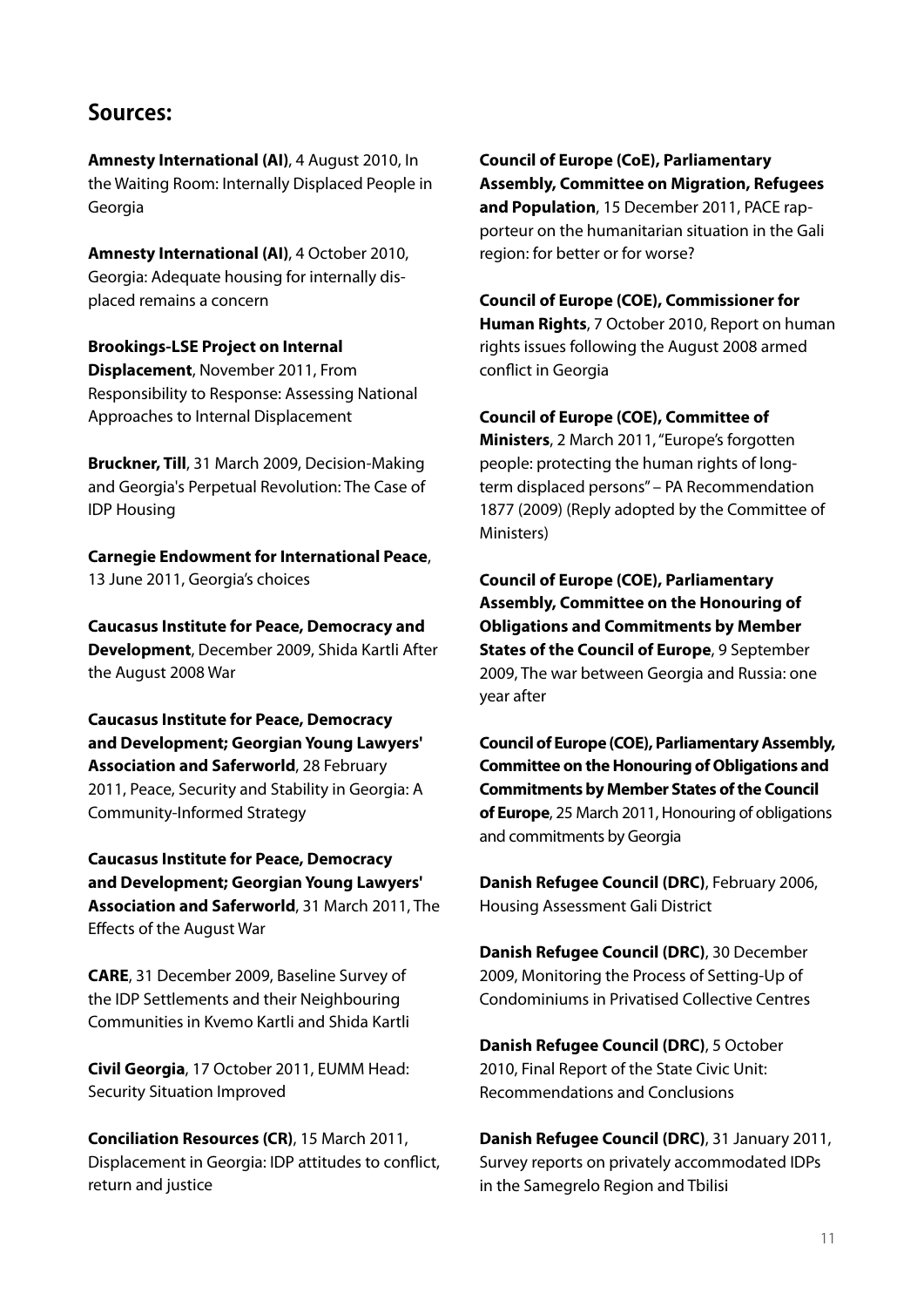**[Danish Refugee Council \(DRC\)](http://www.internal-displacement.org/8025708F004CE90B/%28httpDocuments%29/5528EC9C604835D2C12578CD0032EB12/$file/Extending-the-IDP-Action-Plan-Conference-Report.pdf)**, 13 July 2011, [Looking Forward: Extending the IDP Action Plan](http://www.internal-displacement.org/8025708F004CE90B/%28httpDocuments%29/5528EC9C604835D2C12578CD0032EB12/$file/Extending-the-IDP-Action-Plan-Conference-Report.pdf)  [2012-2014](http://www.internal-displacement.org/8025708F004CE90B/%28httpDocuments%29/5528EC9C604835D2C12578CD0032EB12/$file/Extending-the-IDP-Action-Plan-Conference-Report.pdf)

**EurasiaNet**[, 20 December 2010, Georgia: Better](http://www.eurasianet.org/node/62610)  [Education Lures Gali Kids to Ganmukhuri Schools](http://www.eurasianet.org/node/62610)

**[European Centre on Minority Issues \(ECMI\)](http://www.internal-displacement.org/8025708F004CE90B/%28httpDocuments%29/77A490C9CE6A64B5C12579AD006A884C/$file/Geo+eco+migrants.pdf)**,

[31 August 2007, Resettlement of Ecologically](http://www.internal-displacement.org/8025708F004CE90B/%28httpDocuments%29/77A490C9CE6A64B5C12579AD006A884C/$file/Geo+eco+migrants.pdf)  [Displaced Persons Solution of a Problem or Creation](http://www.internal-displacement.org/8025708F004CE90B/%28httpDocuments%29/77A490C9CE6A64B5C12579AD006A884C/$file/Geo+eco+migrants.pdf) [of a New? Eco-Migration in Georgia 1981-2006](http://www.internal-displacement.org/8025708F004CE90B/%28httpDocuments%29/77A490C9CE6A64B5C12579AD006A884C/$file/Geo+eco+migrants.pdf)

**European Commission**[, 13 July 2011, European](http://europa.eu/rapid/pressReleasesAction.do?reference=IP/11/880&format=HTML&aged=0&language=EN&guiLanguage=en)  [Union promotes Justice Reform and support to](http://europa.eu/rapid/pressReleasesAction.do?reference=IP/11/880&format=HTML&aged=0&language=EN&guiLanguage=en) [Internally Displaced People in Georgia](http://europa.eu/rapid/pressReleasesAction.do?reference=IP/11/880&format=HTML&aged=0&language=EN&guiLanguage=en)

**European Union (EU)**[, 27 February 2012, Council](http://www.consilium.europa.eu/uedocs/cms_data/docs/pressdata/EN/foraff/128197.pdf)  [conclusions on the South Caucasus](http://www.consilium.europa.eu/uedocs/cms_data/docs/pressdata/EN/foraff/128197.pdf)

**[European Union Monitoring Mission](http://eumm.eu/en/press_and_public_information/press_releases/2634/?year=2011&month=12)**, 19 May [2011, EUMM deplores serious incident that took](http://eumm.eu/en/press_and_public_information/press_releases/2634/?year=2011&month=12)  [place on 18 May and calls ad hoc meeting](http://eumm.eu/en/press_and_public_information/press_releases/2634/?year=2011&month=12)

**Food and Agriculture Organisation of the United Nations (FAO) and United Nations Development Fund for Women (UNIFEM)**, September 2009, Needs assessment: A gender approach to conflictaffected populations in rural areas

**[Food and Agriculture Organization of the](http://www.internal-displacement.org/8025708F004CE90B/%28httpDocuments%29/4AFD0B45B594336DC125787E004AADF3/$file/UN+FAO+-+Ag+Sector+B#30C47C.pdf)  [United Nations \(FAO\)](http://www.internal-displacement.org/8025708F004CE90B/%28httpDocuments%29/4AFD0B45B594336DC125787E004AADF3/$file/UN+FAO+-+Ag+Sector+B#30C47C.pdf)**, 28 February 2011, [Agriculture Sector Bulletin, Winter 2011](http://www.internal-displacement.org/8025708F004CE90B/%28httpDocuments%29/4AFD0B45B594336DC125787E004AADF3/$file/UN+FAO+-+Ag+Sector+B#30C47C.pdf)

**[Georgian Foundation for Strategic and](http://www.internal-displacement.org/8025708F004CE90B/%28httpDocuments%29/8C580FA46C904AD9C1257869006E30D3/$file/Gegeshidze.pdf)  [International Studies](http://www.internal-displacement.org/8025708F004CE90B/%28httpDocuments%29/8C580FA46C904AD9C1257869006E30D3/$file/Gegeshidze.pdf)**, 31 December 2008, [Enhancing Human Security of Internally Displaced](http://www.internal-displacement.org/8025708F004CE90B/%28httpDocuments%29/8C580FA46C904AD9C1257869006E30D3/$file/Gegeshidze.pdf)  [Persons in Georgia](http://www.internal-displacement.org/8025708F004CE90B/%28httpDocuments%29/8C580FA46C904AD9C1257869006E30D3/$file/Gegeshidze.pdf)

**[Georgian Young Lawyers' Association \(GYLA\)](http://gyla.ge/index.php?option=com_content&view=article&id=777%3Agyla-protesting-against-expulsion-of-idps-with-violation-of-law&catid=45%3Anews-eng&Itemid=1&lang=en)**, [22 July 2010, GYLA Protesting against expulsion of](http://gyla.ge/index.php?option=com_content&view=article&id=777%3Agyla-protesting-against-expulsion-of-idps-with-violation-of-law&catid=45%3Anews-eng&Itemid=1&lang=en) [IDPs with violation of Law](http://gyla.ge/index.php?option=com_content&view=article&id=777%3Agyla-protesting-against-expulsion-of-idps-with-violation-of-law&catid=45%3Anews-eng&Itemid=1&lang=en)

**[Georgian Young Lawyers' Association \(GYLA\)](http://gyla.ge/index.php?option=com_content&view=article&id=847%3Athe-idps-were-evicted-against-the-law-and-in-an-offensive-manner&catid=45%3Anews-eng&Itemid=1&lang=en)**, [20 January 2011, The IDPs were evicted against](http://gyla.ge/index.php?option=com_content&view=article&id=847%3Athe-idps-were-evicted-against-the-law-and-in-an-offensive-manner&catid=45%3Anews-eng&Itemid=1&lang=en)  [the law and in an offensive manner](http://gyla.ge/index.php?option=com_content&view=article&id=847%3Athe-idps-were-evicted-against-the-law-and-in-an-offensive-manner&catid=45%3Anews-eng&Itemid=1&lang=en)

**[Georgian Young Lawyers' Association \(GYLA\)](http://gyla.ge/attachments/1008_State Policy on Internally Displaced Persons, Deficiency Analysis.pdf)**, [11 July 2011, State Policy on Internally Displaced](http://gyla.ge/attachments/1008_State Policy on Internally Displaced Persons, Deficiency Analysis.pdf) [Persons: Deficiency Analysis](http://gyla.ge/attachments/1008_State Policy on Internally Displaced Persons, Deficiency Analysis.pdf)

**[Georgian Young Lawyers' Association \(GYLA\)](http://www.gyla.ge/index.php?option=com_content&view=article&id=1136:gyla-addresses-parliament-of-georgia-with-regard-to-the-draft-law-on-idps-&catid=45:news-eng&Itemid=1&lang=en)**, [9 December 2011, GYLA Addresses Parliament of](http://www.gyla.ge/index.php?option=com_content&view=article&id=1136:gyla-addresses-parliament-of-georgia-with-regard-to-the-draft-law-on-idps-&catid=45:news-eng&Itemid=1&lang=en)  [Georgia with regard to the Draft Law on IDPs](http://www.gyla.ge/index.php?option=com_content&view=article&id=1136:gyla-addresses-parliament-of-georgia-with-regard-to-the-draft-law-on-idps-&catid=45:news-eng&Itemid=1&lang=en)

**[Georgian Young Lawyers' Association, Article](http://www.internal-displacement.org/8025708F004CE90B/%28httpDocuments%29/F31DC9AF75E9EABDC12578EF0076DD4A/$file/Etnikuri_cmenda_Engl#49FD28.pdf)  [42 of the Constitution, Human Rights Center,](http://www.internal-displacement.org/8025708F004CE90B/%28httpDocuments%29/F31DC9AF75E9EABDC12578EF0076DD4A/$file/Etnikuri_cmenda_Engl#49FD28.pdf)  [21st Century, Center for the Protection of](http://www.internal-displacement.org/8025708F004CE90B/%28httpDocuments%29/F31DC9AF75E9EABDC12578EF0076DD4A/$file/Etnikuri_cmenda_Engl#49FD28.pdf)  [Constitutional Rights](http://www.internal-displacement.org/8025708F004CE90B/%28httpDocuments%29/F31DC9AF75E9EABDC12578EF0076DD4A/$file/Etnikuri_cmenda_Engl#49FD28.pdf)**, 30 November 2009, [August Ruins](http://www.internal-displacement.org/8025708F004CE90B/%28httpDocuments%29/F31DC9AF75E9EABDC12578EF0076DD4A/$file/Etnikuri_cmenda_Engl#49FD28.pdf)

**[Government of Georgia](http://geostat.ge/index.php?action=page&p_id=146&lang=eng)**, 25 May 2011, [Employment and Unemployment](http://geostat.ge/index.php?action=page&p_id=146&lang=eng)

**[Government of Georgia](http://mra.gov.ge/main/ENG#section/50)**, 30 April 2011, IDP [Figures](http://mra.gov.ge/main/ENG#section/50)

**[Government of Georgia](http://www.internal-displacement.org/8025708F004CE90B/%28httpDocuments%29/CC4E01DED8D97366C12575A60031A7B5/$file/State+Strategy+for+IDP+-+ENG.pdf)**, 2 February 2007, [Decree # 47 of the Government of Georgia on](http://www.internal-displacement.org/8025708F004CE90B/%28httpDocuments%29/CC4E01DED8D97366C12575A60031A7B5/$file/State+Strategy+for+IDP+-+ENG.pdf)  [approving of the State Strategy for Internally](http://www.internal-displacement.org/8025708F004CE90B/%28httpDocuments%29/CC4E01DED8D97366C12575A60031A7B5/$file/State+Strategy+for+IDP+-+ENG.pdf)  [Displaced Persons – Persecuted](http://www.internal-displacement.org/8025708F004CE90B/%28httpDocuments%29/CC4E01DED8D97366C12575A60031A7B5/$file/State+Strategy+for+IDP+-+ENG.pdf)

**[Government of Georgia](http://mra.gov.ge/main/ENG#readmore/687)**, 7 January 2012, Mikheil [Saakashvili visited the new IDPs neighborhood in](http://mra.gov.ge/main/ENG#readmore/687)  [Tskaltubo](http://mra.gov.ge/main/ENG#readmore/687)

**[Government of Georgia](http://www.internal-displacement.org/8025708F004CE90B/%28httpDocuments%29/17EC5BE5DE237C62C12578D400441E8C/$file/SOPs+Evictions+-+Ste#40A91F.doc)**, 31 October 2010, [Standard Operating Procedures for Vacation](http://www.internal-displacement.org/8025708F004CE90B/%28httpDocuments%29/17EC5BE5DE237C62C12578D400441E8C/$file/SOPs+Evictions+-+Ste#40A91F.doc)  [and Re-allocation of IDPs for Durable Housing](http://www.internal-displacement.org/8025708F004CE90B/%28httpDocuments%29/17EC5BE5DE237C62C12578D400441E8C/$file/SOPs+Evictions+-+Ste#40A91F.doc)  **[Solutions](http://www.internal-displacement.org/8025708F004CE90B/%28httpDocuments%29/17EC5BE5DE237C62C12578D400441E8C/$file/SOPs+Evictions+-+Ste#40A91F.doc)** 

**[Government of Georgia](http://www.osce.org/home/73289)**, 18 October 2010, [Human Rights in the Occupied Territories of](http://www.osce.org/home/73289)  **[Georgia](http://www.osce.org/home/73289)** 

**Government of Georgia**, 18 January 2011, Presentation at 2nd Expert Seminar on Protracted Internal Displacement

**[Government of Georgia](http://mra.gov.ge/main/ENG#readmore/567)**, 21 January 2011, [Statement on the IDP Relocation/Eviction](http://mra.gov.ge/main/ENG#readmore/567)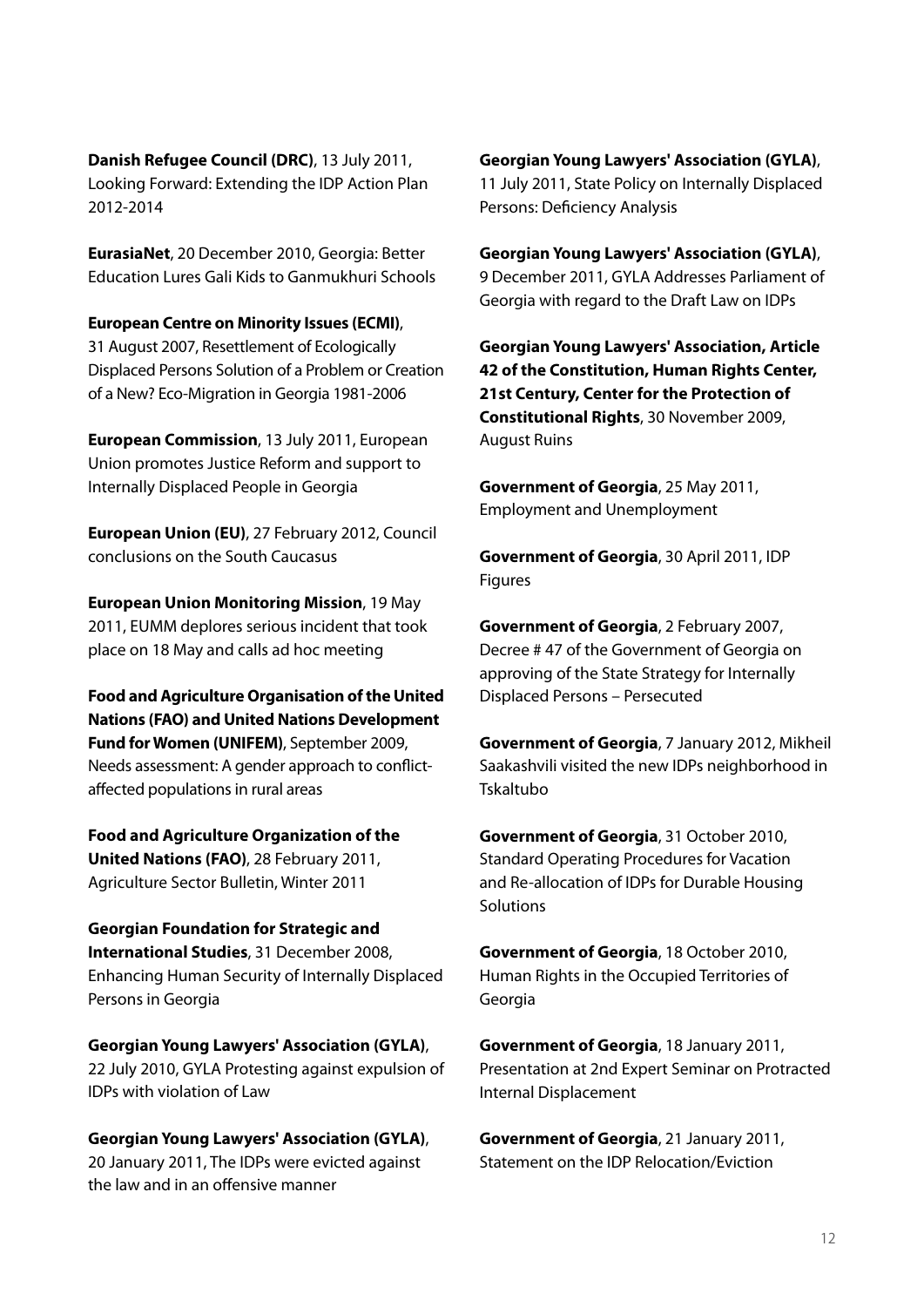**[Government of Georgia](http://www.internal-displacement.org/8025708F004CE90B/%28httpDocuments%29/B1B35728AC520D2EC12579690046822A/$file/MRA+Presentation+1.ppt)**, 16 June 2011, Durable [housing strategy as a part of the Action Plan for](http://www.internal-displacement.org/8025708F004CE90B/%28httpDocuments%29/B1B35728AC520D2EC12579690046822A/$file/MRA+Presentation+1.ppt)  [implementation of the State Strategy](http://www.internal-displacement.org/8025708F004CE90B/%28httpDocuments%29/B1B35728AC520D2EC12579690046822A/$file/MRA+Presentation+1.ppt)

**[Government of Georgia](http://mra.gov.ge/main/ENG#readmore/664)**, 14 November 2011, 48 [IDP Families Received Living Spaces in Poti](http://mra.gov.ge/main/ENG#readmore/664)

**Halo Trust**[, 3 November 2011, Abkhazia achieves](http://www.halotrust.org/media/news/abkhazia_achieves_mine_free_status.aspx)  [mine-free status](http://www.halotrust.org/media/news/abkhazia_achieves_mine_free_status.aspx)

**[Human Rights Centre \(HRIDC\)](http://humanrightshouse.org/Articles/15809.html)**, 24 January [2011, Stop Intimidation of IDPs! Statement of the](http://humanrightshouse.org/Articles/15809.html)  [Human Rights Center](http://humanrightshouse.org/Articles/15809.html)

**[Human Rights Watch \(HRW\)](http://www.internal-displacement.org/8025708F004CE90B/%28httpDocuments%29/7B0AFEB3900514C1C12578CE004A3727/$file/HRW+Gali.pdf)**, 15 July 2011, Living [in Limbo: The Rights of Ethnic Georgian Returnees](http://www.internal-displacement.org/8025708F004CE90B/%28httpDocuments%29/7B0AFEB3900514C1C12578CE004A3727/$file/HRW+Gali.pdf)  [to the Gali District of Abkhazia](http://www.internal-displacement.org/8025708F004CE90B/%28httpDocuments%29/7B0AFEB3900514C1C12578CE004A3727/$file/HRW+Gali.pdf)

**[Internal Displacement Monitoring Centre](http://www.internal-displacement.org/8025708F004BE3B1/%28httpInfoFiles%29/F0200A8B4CE7DEACC1257904002B0D6E/$file/moving-towards-integration-web.pdf)  (IDMC)**[, September 2011, Moving towards integra](http://www.internal-displacement.org/8025708F004BE3B1/%28httpInfoFiles%29/F0200A8B4CE7DEACC1257904002B0D6E/$file/moving-towards-integration-web.pdf)[tion: Overcoming segregated education for IDPs](http://www.internal-displacement.org/8025708F004BE3B1/%28httpInfoFiles%29/F0200A8B4CE7DEACC1257904002B0D6E/$file/moving-towards-integration-web.pdf)

**[Internal Displacement Monitoring Centre](http://www.internal-displacement.org/8025708F004CE90B/%28httpDocuments%29/06B9D74789BF7A1AC1257929003D9E25/$file/brookings-idmc_resol#4FD4CA.pdf)  (IDMC)**[, 8 June 2011, Part Protracted, Part](http://www.internal-displacement.org/8025708F004CE90B/%28httpDocuments%29/06B9D74789BF7A1AC1257929003D9E25/$file/brookings-idmc_resol#4FD4CA.pdf)  [Progress: Durable Solutions for IDPs through Local](http://www.internal-displacement.org/8025708F004CE90B/%28httpDocuments%29/06B9D74789BF7A1AC1257929003D9E25/$file/brookings-idmc_resol#4FD4CA.pdf)  [Integration in Georgia](http://www.internal-displacement.org/8025708F004CE90B/%28httpDocuments%29/06B9D74789BF7A1AC1257929003D9E25/$file/brookings-idmc_resol#4FD4CA.pdf)

**International Alert (IA)**[, 31 July 2011, Regulating](http://www.international-alert.org/sites/default/files/publications/072011TransIngEconRelnsEN.pdf)  [Trans-Ingur/i Economic Relations: Views from Two](http://www.international-alert.org/sites/default/files/publications/072011TransIngEconRelnsEN.pdf)  [Banks](http://www.international-alert.org/sites/default/files/publications/072011TransIngEconRelnsEN.pdf)

**[International Campaign to Ban Landmines](http://www.the-monitor.org/index.php/cp/display/region_profiles/theme/991)  (ICBL)**[, 21 September 2011, Georgia: Mine Action](http://www.the-monitor.org/index.php/cp/display/region_profiles/theme/991)

**[International Crisis Group \(ICG\)](http://www.crisisgroup.org/home/index.cfm?l=1&id=4377)**, 15 September [2006, Abkhazia Today, Europe Report N°176](http://www.crisisgroup.org/home/index.cfm?l=1&id=4377)

**[International Crisis Group \(ICG\)](http://www.internal-displacement.org/8025708F004CE90B/%28httpDocuments%29/8984AC0443E56020C12576D6005972F0/$file/202_abkhazia___deep#10118B7.pdf)**, 26 February [2010, Abkhazia: Deepening Dependence](http://www.internal-displacement.org/8025708F004CE90B/%28httpDocuments%29/8984AC0443E56020C12576D6005972F0/$file/202_abkhazia___deep#10118B7.pdf)

**[International Crisis Group \(ICG\)](http://www.internal-displacement.org/8025708F004CE90B/%28httpDocuments%29/549FFDF2374A53D2C125773B0041CC92/$file/ICG+South+Ossetia+-+The+#8E.pdf)**, 7 June 2010, [South Ossetia: The Burden of Recognition](http://www.internal-displacement.org/8025708F004CE90B/%28httpDocuments%29/549FFDF2374A53D2C125773B0041CC92/$file/ICG+South+Ossetia+-+The+#8E.pdf)

**[International Crisis Group \(ICG\)](http://www.crisisgroup.org/en/publication-type/podcasts/south-ossetia-burden-of-recognition.aspx)**, 10 June 2010, [South Ossetia: The Burden of Recognition \(podcast\)](http://www.crisisgroup.org/en/publication-type/podcasts/south-ossetia-burden-of-recognition.aspx) **[International Crisis Group \(ICG\)](http://www.crisisgroup.org/%7E/media/Files/europe/caucasus/georgia/B65-- Georgia-Russia- Learn to Live like Neighbours.pdf)**, 8 August 2011, [Georgia-Russia: Learn to Live like Neighbours](http://www.crisisgroup.org/%7E/media/Files/europe/caucasus/georgia/B65-- Georgia-Russia- Learn to Live like Neighbours.pdf)

**[Nadareishvili, Mamuka and Vasil Tsakadze](http://www.internal-displacement.org/8025708F004CE90B/%28httpDocuments%29/969F70B6349FFEF1C12578F0006E1EA1/$file/study+on+IDP+housing.pdf)**, [31 August 2008, Housing and Socio-Economic](http://www.internal-displacement.org/8025708F004CE90B/%28httpDocuments%29/969F70B6349FFEF1C12578F0006E1EA1/$file/study+on+IDP+housing.pdf)  [Conditions of Internally Displaced Persons in](http://www.internal-displacement.org/8025708F004CE90B/%28httpDocuments%29/969F70B6349FFEF1C12578F0006E1EA1/$file/study+on+IDP+housing.pdf)  [Georgia](http://www.internal-displacement.org/8025708F004CE90B/%28httpDocuments%29/969F70B6349FFEF1C12578F0006E1EA1/$file/study+on+IDP+housing.pdf)

**Norwegian Refugee Council (NRC)**, 18 February 2010, Monitoring IDP conditions in the new settlements: September – October 2009

**[Norwegian Refugee Council \(NRC\)](http://www.internal-displacement.org/8025708F004CE90B/%28httpDocuments%29/7D6BA7405A7E3C24C12576F700619CC2/$file/Not-Displaced_Out-of-Place.pdf)**, 29 March [2010, Not Displaced, Out-of-Place: Education of](http://www.internal-displacement.org/8025708F004CE90B/%28httpDocuments%29/7D6BA7405A7E3C24C12576F700619CC2/$file/Not-Displaced_Out-of-Place.pdf)  [IDP Children in Georgia](http://www.internal-displacement.org/8025708F004CE90B/%28httpDocuments%29/7D6BA7405A7E3C24C12576F700619CC2/$file/Not-Displaced_Out-of-Place.pdf)

**[Organization for Security and Cooperation](http://www.internal-displacement.org/8025708F004CE90B/%28httpDocuments%29/6E4F7E8D6D1E3062C12575C90058AF5B/$file/35656_en+OSCE+ODHIR.pdf)  [in Europe \(OSCE\), Office for Democratic](http://www.internal-displacement.org/8025708F004CE90B/%28httpDocuments%29/6E4F7E8D6D1E3062C12575C90058AF5B/$file/35656_en+OSCE+ODHIR.pdf)  [Institutions and Human Rights \(ODIHR\)](http://www.internal-displacement.org/8025708F004CE90B/%28httpDocuments%29/6E4F7E8D6D1E3062C12575C90058AF5B/$file/35656_en+OSCE+ODHIR.pdf)**, 27 [November 2008, Human Rights in the was-affect](http://www.internal-displacement.org/8025708F004CE90B/%28httpDocuments%29/6E4F7E8D6D1E3062C12575C90058AF5B/$file/35656_en+OSCE+ODHIR.pdf)[ed areas following the conflict in Georgia](http://www.internal-displacement.org/8025708F004CE90B/%28httpDocuments%29/6E4F7E8D6D1E3062C12575C90058AF5B/$file/35656_en+OSCE+ODHIR.pdf)

**[Public Defender of Georgia](http://www.ombudsman.ge/files/downloads/en/njyyccudreysvwktqszj.pdf)**, 30 September [2010, Report on the Human Rights Situation of](http://www.ombudsman.ge/files/downloads/en/njyyccudreysvwktqszj.pdf)  [Internally Displaced Persons and Conflict-Affected](http://www.ombudsman.ge/files/downloads/en/njyyccudreysvwktqszj.pdf)  [Individuals in Georgia, January-July 2010](http://www.ombudsman.ge/files/downloads/en/njyyccudreysvwktqszj.pdf)

**[RIA Novosti & Caucasus Press](http://en.rian.ru/world/20090430/150015055.html)**, 30 April 2009, [Russia signs deal with Abkhazia, S. Ossetia on](http://en.rian.ru/world/20090430/150015055.html)  [border protection](http://en.rian.ru/world/20090430/150015055.html)

**Saferworld**[, 20 October 2010, Life on the](http://www.saferworld.org.uk/smartweb/resources/view-resource/482)  [Boundary Line](http://www.saferworld.org.uk/smartweb/resources/view-resource/482)

**[Transparency International \(TI\)](http://transparency.ge/en/blog/pfact-checking-state-nation-address-idpsp)**, 28 February [2011, Fact-checking the State of the Nation ad](http://transparency.ge/en/blog/pfact-checking-state-nation-address-idpsp)[dress: IDPs](http://transparency.ge/en/blog/pfact-checking-state-nation-address-idpsp)

**[Transparency International \(TI\)](http://www.internal-displacement.org/8025708F004CE90B/%28httpDocuments%29/B14FCD4A49C6328AC125771300423E41/$file/Report_IDP_Cottage_Sett#1D5.pdf)**, 27 April 2010, [Cottage Settlements for Georgia's New IDPs:](http://www.internal-displacement.org/8025708F004CE90B/%28httpDocuments%29/B14FCD4A49C6328AC125771300423E41/$file/Report_IDP_Cottage_Sett#1D5.pdf)  [Accountability in Aid and Construction](http://www.internal-displacement.org/8025708F004CE90B/%28httpDocuments%29/B14FCD4A49C6328AC125771300423E41/$file/Report_IDP_Cottage_Sett#1D5.pdf)

**Tukhashvili, Mirian**[, October 2010, The Georgian](http://www.internal-displacement.org/8025708F004CE90B/%28httpDocuments%29/4809E6B94E1471CFC12579AD0062D430/$file/Labour+Market+Resear#997E31.pdf)  [Labour Market](http://www.internal-displacement.org/8025708F004CE90B/%28httpDocuments%29/4809E6B94E1471CFC12579AD0062D430/$file/Labour+Market+Resear#997E31.pdf)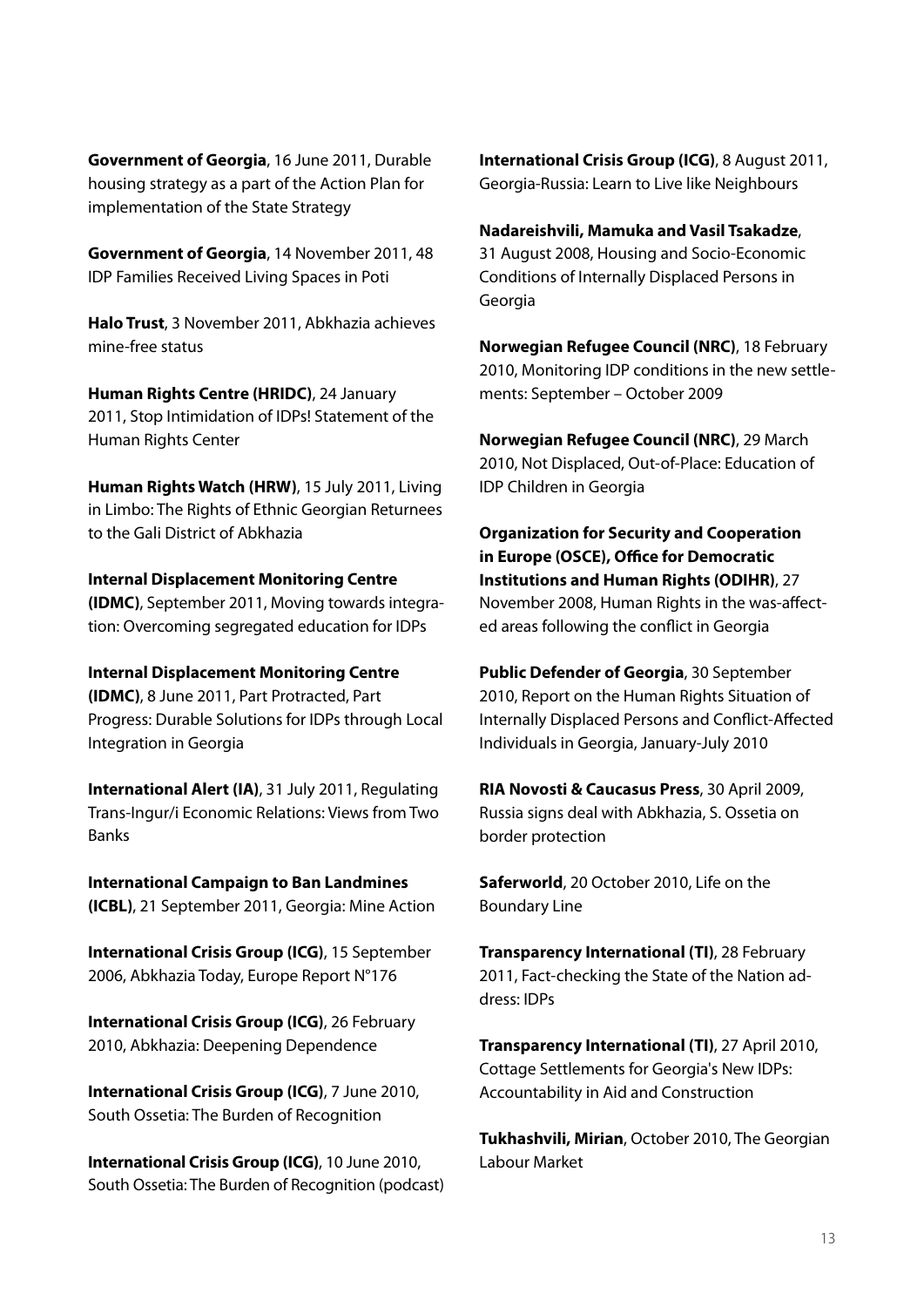**[United Nations and World Bank](http://siteresources.worldbank.org/GEORGIAEXTN/Resources/jna2.pdf)**, 15 June 2010, [Joint Needs Assessment: A Second Progress](http://siteresources.worldbank.org/GEORGIAEXTN/Resources/jna2.pdf)  [Report](http://siteresources.worldbank.org/GEORGIAEXTN/Resources/jna2.pdf)

### **[United Nations Committee on the Elimination](http://www2.ohchr.org/english/bodies/cerd/docs/GeorgiaCObs_CERD79.pdf)  [of Racial Discrimination \(UN CERD\)](http://www2.ohchr.org/english/bodies/cerd/docs/GeorgiaCObs_CERD79.pdf)**, 2

[September 2011, Concluding observations of](http://www2.ohchr.org/english/bodies/cerd/docs/GeorgiaCObs_CERD79.pdf)  [the Committee on the Elimination of Racial](http://www2.ohchr.org/english/bodies/cerd/docs/GeorgiaCObs_CERD79.pdf)  [Discrimination, CERD/C/GEO/CO/4-5 \(advance](http://www2.ohchr.org/english/bodies/cerd/docs/GeorgiaCObs_CERD79.pdf)  [unedited version\)](http://www2.ohchr.org/english/bodies/cerd/docs/GeorgiaCObs_CERD79.pdf)

**[United Nations Committee on the Rights of the](http://www.internal-displacement.org/8025708F004CE90B/%28httpDocuments%29/DE305B0077140A3DC12578D3005ACE07/$file/CRC.C.GEO.CO.3.doc)  Child (CRC)**[, 23 June 2008, Concluding observa](http://www.internal-displacement.org/8025708F004CE90B/%28httpDocuments%29/DE305B0077140A3DC12578D3005ACE07/$file/CRC.C.GEO.CO.3.doc)[tions: Georgia CRC/C/GEO/CO/3](http://www.internal-displacement.org/8025708F004CE90B/%28httpDocuments%29/DE305B0077140A3DC12578D3005ACE07/$file/CRC.C.GEO.CO.3.doc)

**[United Nations Convention on the Elimination](http://www.unhchr.ch/tbs/doc.nsf/898586b1dc7b4043c1256a450044f331/904b60a20b7b0417c12572330055c8d2/$FILE/N0647834.pdf)  [of All Forms of Discrimination against Women](http://www.unhchr.ch/tbs/doc.nsf/898586b1dc7b4043c1256a450044f331/904b60a20b7b0417c12572330055c8d2/$FILE/N0647834.pdf)  (CEDAW)**[, 25 August 2006, Concluding com](http://www.unhchr.ch/tbs/doc.nsf/898586b1dc7b4043c1256a450044f331/904b60a20b7b0417c12572330055c8d2/$FILE/N0647834.pdf)[ments of the Committee on the Elimination of](http://www.unhchr.ch/tbs/doc.nsf/898586b1dc7b4043c1256a450044f331/904b60a20b7b0417c12572330055c8d2/$FILE/N0647834.pdf)  [Discrimination against Women: Georgia](http://www.unhchr.ch/tbs/doc.nsf/898586b1dc7b4043c1256a450044f331/904b60a20b7b0417c12572330055c8d2/$FILE/N0647834.pdf)

**[United Nations High Commissioner for](http://www.unhcr.org/4dfdbf580.html)  Refugees (UNHCR)**[, 20 June 2011, UNHCR Global](http://www.unhcr.org/4dfdbf580.html) 

[Reort 2010: Georgia](http://www.unhcr.org/4dfdbf580.html)

**[United Nations Human Rights Council \(UN](http://daccess-dds-ny.un.org/doc/UNDOC/GEN/G11/118/21/PDF/G1111821.pdf?OpenElement)** 

**HRC)**[, 16 March 2011, Report of the Working](http://daccess-dds-ny.un.org/doc/UNDOC/GEN/G11/118/21/PDF/G1111821.pdf?OpenElement)  [Group on the Universal Periodic Review: Georgia,](http://daccess-dds-ny.un.org/doc/UNDOC/GEN/G11/118/21/PDF/G1111821.pdf?OpenElement)  [A/HRC/17/11](http://daccess-dds-ny.un.org/doc/UNDOC/GEN/G11/118/21/PDF/G1111821.pdf?OpenElement)

**[United Nations Representative of the](http://www.brookings.edu/speeches/2009/0624_europe_kalin.aspx)  [Secretary-General on Internally Displaced](http://www.brookings.edu/speeches/2009/0624_europe_kalin.aspx)  Persons (UNRSG)**[, 24 June 2009, Protracted dis](http://www.brookings.edu/speeches/2009/0624_europe_kalin.aspx)[placement in Europe](http://www.brookings.edu/speeches/2009/0624_europe_kalin.aspx)

**[United Nations Representative of the](http://www.internal-displacement.org/8025708F004CE90B/%28httpDocuments%29/3AEE147D26231447C12576D6005A7E1D/$file/A-HRC-13-21-Add3.doc)  [Secretary-General on Internally Displaced](http://www.internal-displacement.org/8025708F004CE90B/%28httpDocuments%29/3AEE147D26231447C12576D6005A7E1D/$file/A-HRC-13-21-Add3.doc)  Persons (UNRSG)**[, 14 January 2010, Follow](http://www.internal-displacement.org/8025708F004CE90B/%28httpDocuments%29/3AEE147D26231447C12576D6005A7E1D/$file/A-HRC-13-21-Add3.doc)[up to the report on the mission to Georgia \(A/](http://www.internal-displacement.org/8025708F004CE90B/%28httpDocuments%29/3AEE147D26231447C12576D6005A7E1D/$file/A-HRC-13-21-Add3.doc) [HRC/13/21/Add.3\)](http://www.internal-displacement.org/8025708F004CE90B/%28httpDocuments%29/3AEE147D26231447C12576D6005A7E1D/$file/A-HRC-13-21-Add3.doc)

**[United Nations Representative of the](http://www.internal-displacement.org/8025708F004CE90B/%28httpDocuments%29/67F164816B0CA41BC12578630062E1B8/$file/Geo+Kalin+2010.pdf)  [Secretary-General on Internally Displaced](http://www.internal-displacement.org/8025708F004CE90B/%28httpDocuments%29/67F164816B0CA41BC12578630062E1B8/$file/Geo+Kalin+2010.pdf)  Persons (UNRSG)**[, 23 December 2010, Report of](http://www.internal-displacement.org/8025708F004CE90B/%28httpDocuments%29/67F164816B0CA41BC12578630062E1B8/$file/Geo+Kalin+2010.pdf)  [the Representative of the Secretary-General on](http://www.internal-displacement.org/8025708F004CE90B/%28httpDocuments%29/67F164816B0CA41BC12578630062E1B8/$file/Geo+Kalin+2010.pdf) 

[the human rights of internally displaced persons,](http://www.internal-displacement.org/8025708F004CE90B/%28httpDocuments%29/67F164816B0CA41BC12578630062E1B8/$file/Geo+Kalin+2010.pdf)  [Walter Kalin, Follow-up mission to Georgia](http://www.internal-displacement.org/8025708F004CE90B/%28httpDocuments%29/67F164816B0CA41BC12578630062E1B8/$file/Geo+Kalin+2010.pdf)

### **[United Nations Security Council \(UN SC\)](http://daccess-dds-ny.un.org/doc/UNDOC/GEN/N09/223/52/PDF/N0922352.pdf?OpenElement)**, 3

[February 2009, Report of the Secretary-General on](http://daccess-dds-ny.un.org/doc/UNDOC/GEN/N09/223/52/PDF/N0922352.pdf?OpenElement)  [the situation in Abkhazia, Georgia](http://daccess-dds-ny.un.org/doc/UNDOC/GEN/N09/223/52/PDF/N0922352.pdf?OpenElement)

**[World Food Programme \(WFP\)](http://documents.wfp.org/stellent/groups/public/documents/ena/wfp217990.pdf)**, 31 March 2010, [Emergency Food Security Assessment Caucasus](http://documents.wfp.org/stellent/groups/public/documents/ena/wfp217990.pdf)  [Conflict Follow-Up](http://documents.wfp.org/stellent/groups/public/documents/ena/wfp217990.pdf)